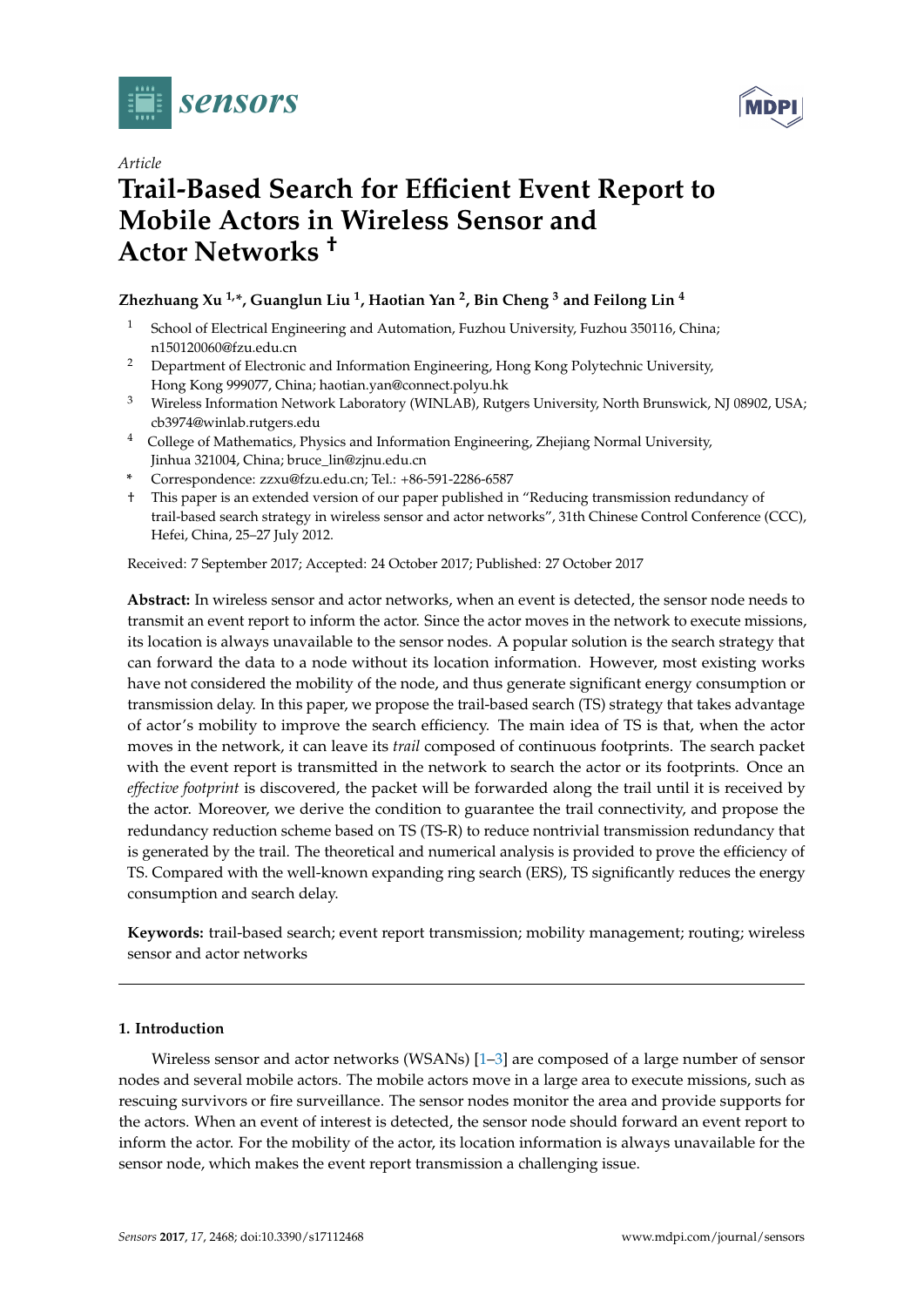Location service and search strategy are two popular solutions to solve this problem [\[4\]](#page-19-2). In the location service, the actor periodically updates its location information to a subset of sensor nodes and the source can query these selected nodes to obtain the location of the actor. On the other hand, the search strategy is generally developed based on flooding which can forward the packets without the location of targets [\[5–](#page-19-3)[7\]](#page-19-4). Compared with the location service, the search strategy has no overhead when there is no event occurs. Therefore, the search strategy is a reasonable solution for event report transmission to mobile actors.

Expanding ring search (ERS) is a predominant search strategy [\[5\]](#page-19-3). In ERS, the search packets are broadcast and propagated in the network with a preset time-to-live (TTL) value. The TTL value decreases at every time the packet is relayed. When TTL value expires, the propagation stops. This process is called a *search attempt*. If the target locates within this area, it will reply an acknowledgement (ACK) packet back to the source. Otherwise, the source will eventually time out and initiate another search attempt that covers a larger network area. The setting of TTL reduces the energy consumption compared with simply flooding the search packets all over the network. However, an unsuccessful search attempt results in repetitive broadcasting which increases both search delay and energy consumption.

In this paper, we focus on the search strategy design based on ERS. We propose a trail-based search (TS) strategy which takes advantage of actor mobility to improve search efficiency. The basic idea of TS is that: when the actor moves in the area, it leaves its *footprints* by broadcasting a tiny beacon packet. The footprints are recorded by nearby sensor nodes, and the footprints form a continuous *trail* in the sensor network. In this case, the search attempt is successful when either the actor or its footprints are discovered. When a footprint is discovered, the search packet will be forwarded along the trail until it is received by the actor. As shown in Figure [1,](#page-2-0) the trail is much easier to be found than the actor itself, thus the trail-based search may greatly reduce the search delay and energy consumption.

Specifically, this paper has the following contributions:

- (1) A distributed mechanism is proposed to generate the actor's trail. The footprint information is recorded locally in each sensor node, and it is not required to be forwarded by sensor nodes. Therefore, the overhead is extremely low. Moreover, we formally derive the condition to keep the connectivity of the trail which is important to guarantee reliable event report transmission.
- (2) We propose the trail-based search (TS) strategy which uses the trail information to improve search efficiency. TS strategy is composed of two phases: the search phase and the chase phase. The search phase is similar to ERS strategy, except that the search attempt is successful when either the actor or its footprints are discovered. In the chase phase, the packets are forwarded along the trail to chase the actor. Moreover, the *effective footprint* is proposed to balance the efficiency between the search phase and the chase phase.
- (3) The transmission redundancy generated by the trail is evaluated in this paper. Since the footprints are generated by the broadcast from the actor, multiple sensor nodes can receive the same footprints simultaneously. Thus in TS, there may be multiple nodes initiate the chase phase simultaneously and generate transmission redundancy. The numerical analysis proves that the transmission redundancy is non-trivial in TS. Then we propose a redundancy reduction scheme for TS (TS-R) which uses local trail information to reduce the transmission redundancy in the chase phase.
- (4) Theoretical and experimental analysis is provided to study the performance of TS. The results prove that, TS significantly reduces the energy consumption and search delay by comparing with ERS and XYLS. Moreover, TS scales well to the scenarios with multiple actors due to the flooding-based process in the search phase.

The remainder of this paper is organized as follows. Section [2](#page-2-1) provides a brief survey of related works. The details of TS are given in Section [3.](#page-4-0) Then we study the transmission redundancy in TS and introduce TS-R scheme in Section [4.](#page-6-0) The theoretical analysis is provided in Section [5.](#page-8-0) In Section [6,](#page-12-0)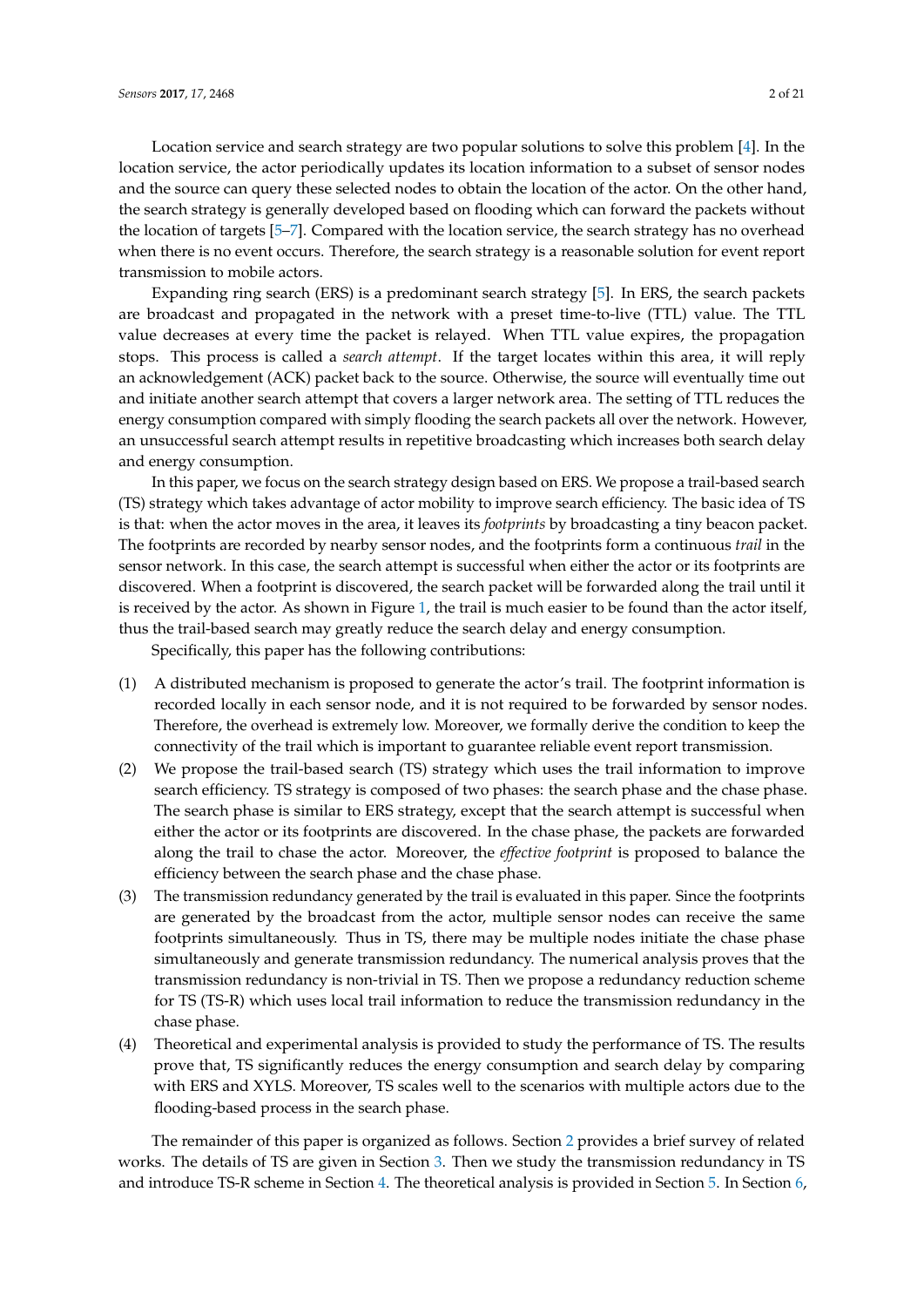<span id="page-2-0"></span>simulations are carried out to evaluate the performance of TS and TS-R. Finally, Section [7](#page-18-0) concludes this paper.



**Figure 1.** Expanding Ring Search and Trail-based Search.

# <span id="page-2-1"></span>**2. Related Work**

In this section, we provides a brief introduction about related works that handle node mobility in wireless sensor and actor networks. Generally, these works can be divided into two categories: location service and search strategy.

# *2.1. Location Service*

Location service is a popular solution to handle mobility in ad-hoc and sensor networks. In location service, the actor updates its location information to a subset of sensor nodes and the source can query these selected nodes to obtain the location of the actor. These selected nodes are defined as location servers and connect the source and the actor. The location service can be further divided into *quorum-based* and *home-based* protocols based on the methods to construct the rendezvous area.

In the quorum-based approach, such as XYLS [\[8\]](#page-19-5), the actor updates its location to a vertical area, and the source sends its location query to a horizontal area. The intersection of these two areas becomes the rendezvous area where the query will be satisfied. The Local Update-based Routing Protocol (LURP) proposed by Wang et al. [\[9\]](#page-19-6) provides an algorithm which constrains the location updating within a local area. When the actor moves out of the local area, another area is built. The Adaptive Location Update-based Routing Protocol (ALURP) [\[10\]](#page-19-7) makes an improvement compared with the LURP protocol. In ALURP, the mobile sink adaptively adjusts its location updating range when it moves in the destination area. MLS in [\[11\]](#page-19-8) takes advantage of the fact that in most applications, the actor knows its own mobility strategy, such as its destination, trajectory and speed. Therefore, the actor can share its mobility strategy in the update packet to improve the performance of location service. The authors in [\[12\]](#page-19-9) adopt quorum-based schemes to real irregular fields with voids as well as non-rectangular shapes and propose an energy-balanced Sink Location Service scheme.

In home-based protocols, such as GLS [\[13\]](#page-19-10) and GHLS [\[14\]](#page-19-11), the rendezvous area is selected via a public hash function. The input of the hash function is a node ID, and the output can be either node IDs or geographic locations. GLS (Grid Location Service) and HLS (Hierarchical Location Service) coupled to the GPSR routing protocol (Greedy Perimeter Stateless Routing) are compared in [\[15\]](#page-19-12). This paper presents the efficiency and the scalability performance study of both GLS and HLS and analyze their applicable scenes respectively. The Line-based data dissemination protocol (LBDD) [\[16\]](#page-19-13) uses a virtual vertical line or strip area constructed in the central field of the network which can divide the whole network into two equal parts. The source transmits the data packet towards the virtual area. When the actor requests event reports, it also sends a query to this rendezvous area. Then it travels linearly until it encounters the node storing the packets. Yuanyuan Zeng et al. [\[17\]](#page-19-14) proposed a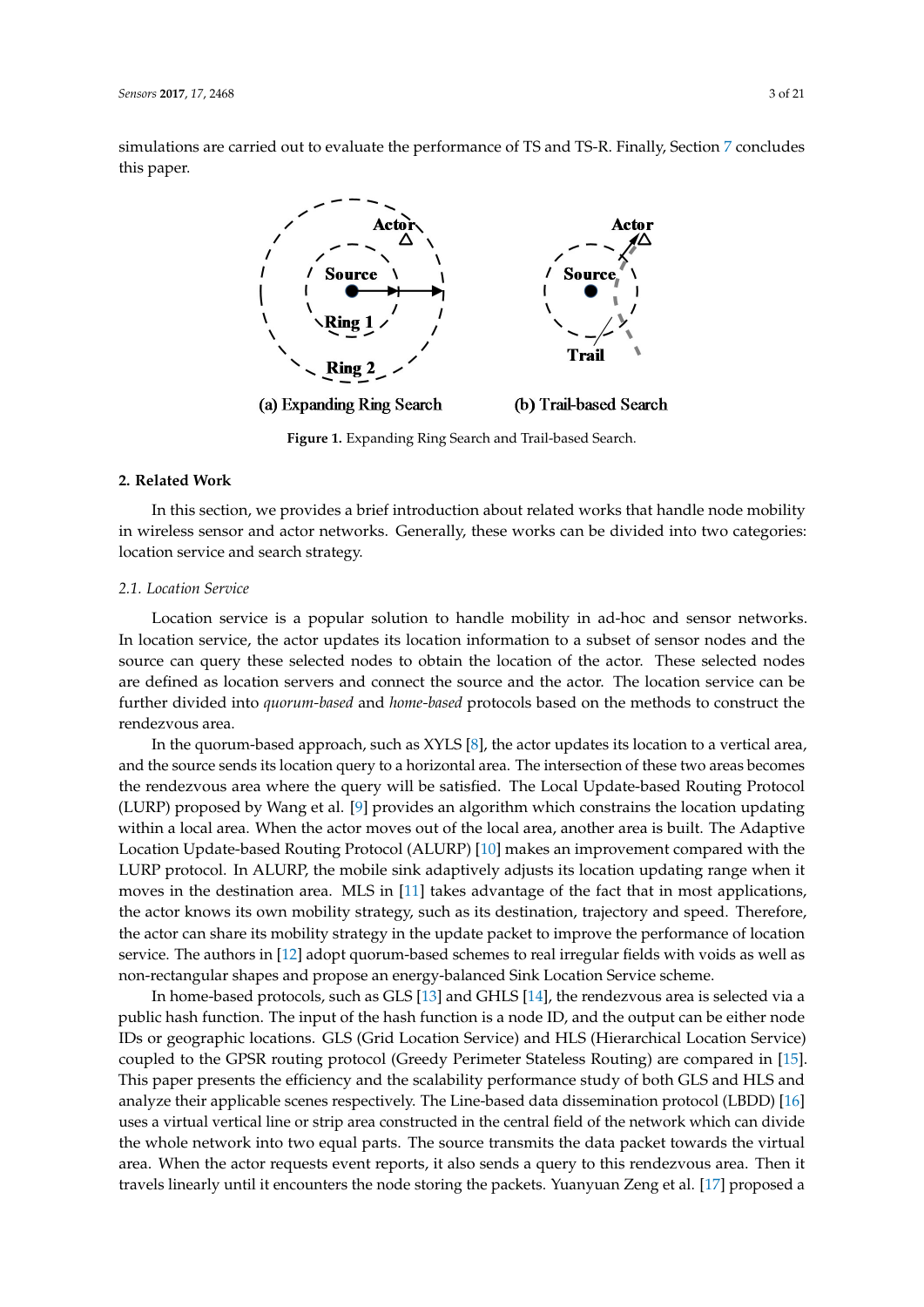directional routing and scheduling scheme (DRSS). In DRSS the source could hold or relay data to a predetermined area called rendezvous area. These event packets are stored in this area until a mobile sink is nearby to collect.

The major disadvantage of location service is the requirement of periodical location update which does not consider the occurrence of the events. The overhead of location update may waste considerable energy when there is no event occurs. Moreover, the packets should be forwarded to the rendezvous area first and then to the mobile actor, which increases the transmission delay and generates unbalanced energy consumption. At last, the location of actors may be hard to be obtained in many applications [\[18\]](#page-19-15).

# *2.2. Search Strategy*

Search strategy is a reasonable solution for event report transmission since it has no overhead when there is no event appears. It can forward the packets to the target without its location [\[5](#page-19-3)[–7,](#page-19-4)[19\]](#page-20-0). Expanding ring search (ERS) [\[5\]](#page-19-3) is a predominant search strategy based on flooding. In ERS, the search packets are broadcast and propagated in the network with a preset time-to-live (TTL) value. The TTL value deceases at every time the packet is relayed. When TTL value expires, the propagation stops. This process is called a *search attempt*. If the target locates within this area, it will reply an acknowledgement (ACK) packet back to the source. Otherwise, the source will eventually time out and initiate another search attempt that covers a larger network area. The setting of TTL reduces the energy consumption compared with simply flooding the search packets all over the network.

There are some other flooding-based search strategies. The authors in [\[20\]](#page-20-1) consider the recontamination problem that may lead to packets loss in the duty-cycled WSAN, and then propose the ballooning algorithm which builds a blocking and expanding circle during the flooding process to prevent recontamination and hence ensures the deliver rate. Concentrating on the data congestion and overloading that affect the overall performance of network, the research in [\[21\]](#page-20-2) proposes the methodology that discovers the nearest neighbor and route to reduce the flooding and energy consumption in the network. Striped-flooding [\[7\]](#page-19-4) adopts the striped deployment pattern in the design of flooding process, and thus improves the energy efficiency and scalability with minor impact on the deliver rate and search delay.

The major disadvantage of flooding-based search strategy is the considerable energy consumption in the flooding process. Therefore, there are some research works design search paths to reduce the energy consumption. IRS [\[6\]](#page-19-16) routes the search packet along a set of trajectories called rays that maximizes the likelihood of discovering the target information by consuming least amount of energy. The rays are organized such that if the search packet travels along all these rays, then the entire terrain area will be covered by its transmissions while minimizing the overlap of these transmissions. The paper in [\[22\]](#page-20-3) proposes a forwarding protocol based on biased random walks where nodes only use local information about neighbors and their next active period to make forwarding decisions. Although these works reduce the energy consumption in the search process, they generally increase the search delay which can not be tolerated in the event report transmission.

#### *2.3. Trail-Like Routing*

Some approaches have been proposed to take advantage of actor mobility to improve routing efficiency in ad hoc networks. In [\[23,](#page-20-4)[24\]](#page-20-5), the transmission path along the trail has been proved to be asymptotically optimal, and scales as the shortest path. HLLS in [\[25\]](#page-20-6) proposes a history information based light location service, using the temporal relationship among historical locations of mobile nodes in the network. In HLLS, location information of mobile nodes is propagated by Hello beacons locally, and the location query is performed with the aid of historical locations. In this way, HLLS can eliminate the tremendous periodical location updates and significantly reduce the overhead for location service. The eTrail [\[26\]](#page-20-7) proposes a clustered trail-based protocol. When the actor broadcasts its location information, it does not just broadcast to its neighbor nodes, but a cluster with a larger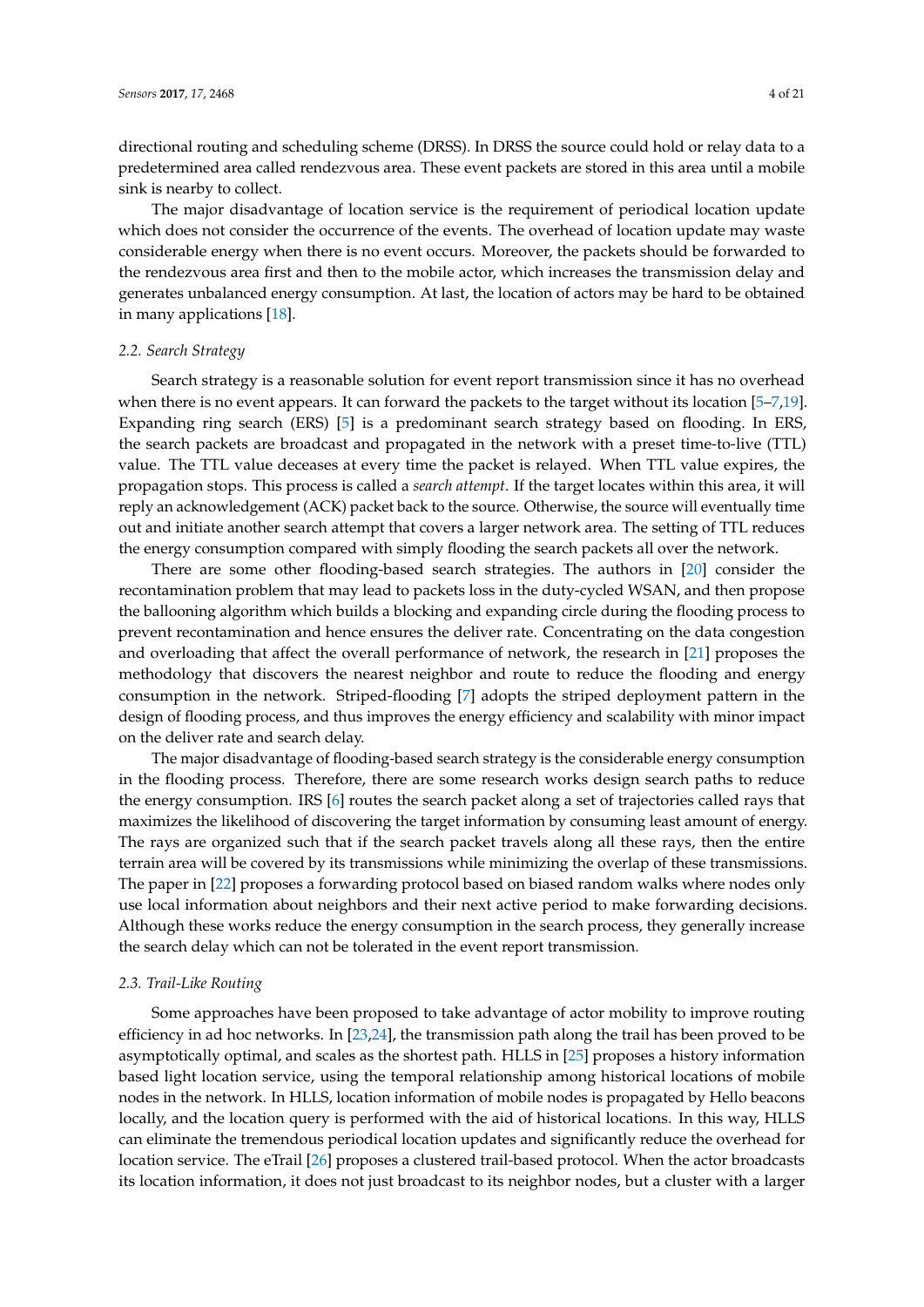area. The transmission path in a cluster is also determined when the actor makes this location update. However, all these work do not consider the characteristics of event report transmission in WSAN and the challenges in searching the trail, which are mainly addressed in our research.

Compared with related works, the TS protocol proposed in this paper distinguishes them in the following aspects: (1) TS is based on the search algorithm, which performs better than location service in the event report transmission. (2) TS takes advantage of the trail information to improve search efficiency which has not been considered in existing search algorithms. (3) This paper makes in-depth study about the trail including its connectivity and redundancy.

# <span id="page-4-0"></span>**3. Trail-Based Search Strategy**

# *3.1. Problem Statement*

In this paper, we consider the wireless sensor and actor network which has the following properties.

- The network area is a square with side length *H*. There are *N<sup>S</sup>* static sensor nodes deployed in the network, and one mobile actor moves in the network to perform actions. The mobility of the actor follows Random Waypoint model.
- The transmission range of both the sensor nodes and the actor is denoted as *R*, and the connectivity of the network is guaranteed with given *R*.
- Two sensor nodes *i* and *j* are *neighbors* if  $d_{i,j} \leq R$ . We define *neighbor table*, denoted as  $N(i)$ , as the set of nodes in the node *i*'s transmission range. Each sensor node in the area obtains a neighbor table when the network is initialized.
- The time is divided into slots.

In the network stated above, we consider the problem of searching the mobile actor. When a sensor node detects an event, it becomes a *source* and generates a *search packet* which includes an event report. Generally, the actors' mobility pattern is not available to the sensor nodes. Therefore, the search packet has to be forwarded to the mobile actor without its location information.

Our goal is to design a search strategy that exploits the trail information of the actor to improve the search efficiency. In the rest of this section, a distributed mechanism is firstly proposed to maintain the actor's trail with low overhead. Then we introduce the details of trail-based search (TS) strategy which is composed of two phases: the search phase and the chase phase.

#### *3.2. Trail Maintenance*

To leave its trail on the sensor network, the actor should periodically broadcast its location information when it moves in the network. The period is defined as the update interval of the actor  $T_u$ . The sensor node records the time slot when it receives the location information. The time stamp is defined as *footprint*, denoted by *θ*. The footprint is updated only when the sensor node receives a new update from the actor. Moreover, there is no need for sensor nodes to exchange their footprint information. Thus, the overhead to maintain the trail is extremely low.

When the network has been running for some time, the actor may leave a long trail in the network. A long trail increases the possibility of finding the footprints, and thus reduces the energy cost in the search phase. However, the efficiency of the chase phase could be compromised. It is because that the trail may be too long to be an efficient path for chasing. To address this issue, we introduce a new variable *age*, denoted as  $\alpha = t - \theta$ , where *t* is the current time slot. A footprint with smaller age implies that the actor appears around more recently. In TS, the packet ignores all the footprints that have  $\alpha > \varepsilon$ , where  $\varepsilon$  is the threshold to classify ages. The threshold  $\varepsilon$  can be used to balance the efficiency between the search phase and the chase phase.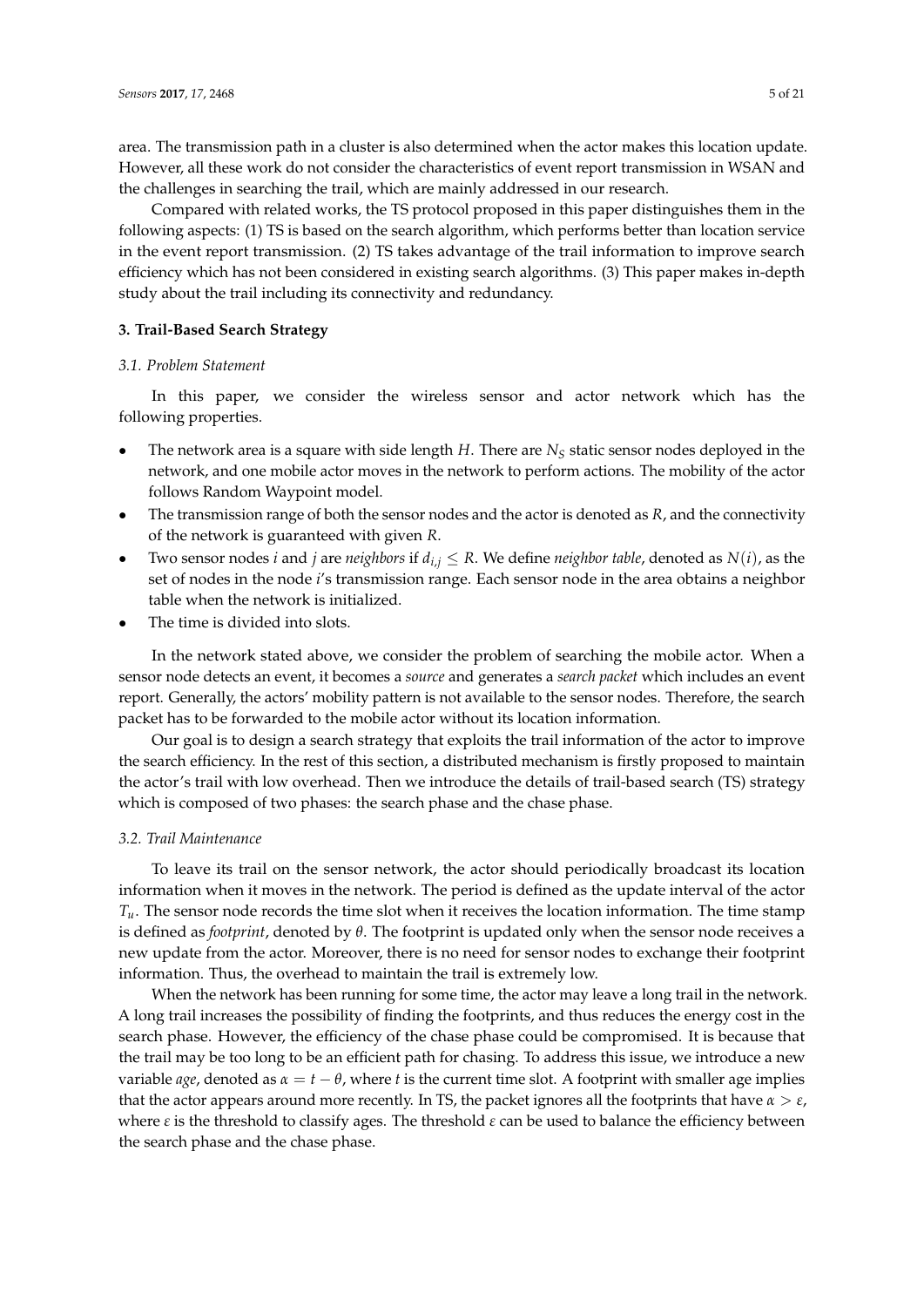#### *3.3. Search Phase*

The trail-based search strategy consists of two phases: search phase and chase phase. The basic process of the search phase is the same as ERS. The source generates a search packet with a preset time-to-live (TTL) integer, and then broadcasts the packet to its neighbor nodes. Meanwhile, the source initiates a waiting timer *T<sup>w</sup>* to wait for the acknowledgment from the actor. The nodes that receive the search packet continue to broadcast this packet with a decrease in TTL value. The forwarding stops when  $TTL = 0$ . If the actor locates within the transmission range of any sensor node that broadcasts the search packet, it will receive this packet, and the search attempt is successful. Then the actor sends an acknowledgment (ACK) packet back to the source. The waiting timer *T<sup>w</sup>* should be set long enough to ensure the ACK packet can be received by the source before it terminates. If no ACK packet is received when  $T_w$  terminates, the source will initiate another search attempt with a larger TTL value and search for a larger search area.

Different from ERS, TS searches not only the actor, but also its footprints. We define the *host* as the node that receives the search packet and obtains a footprint with  $\alpha_h \leq \varepsilon$ . If the host decides to broadcast the search packet, it will record its footprint into the packet. The footprint recorded in the packet is denoted as  $\theta_p$ . Generally, the actor may leave a long trail in the network which increases the success rate of search attempt in TS. Nevertheless, it also results in search redundancy that multiple nodes discover the footprints simultaneously in the search phase. To solve this problem, we propose the definition of the *effective footprint* as follows.

**Definition 1** (Effective Footprint). Given a host that receives the search packet with  $\theta_p$  and TTL = 0,  $i$ ts footprint  $\theta_h$  is an effective footprint when it satisfies  $\alpha_h<\varepsilon$  and  $\alpha_h<\alpha_p$  simultaneously.

In the search phase, the host that obtains an effective footprint should transmit an ACK packet back to the source and initiate the chase phase. The definition of the effective footprint is derived based on the following observation. If the footprint is discovered within the search area, there will be two scenarios. The first one is that the actor is moving inside the search area as shown in Figure [2a](#page-5-0). In this case, the actor will be discovered in the search phase, thus there is no need to chase the actor along the trail. Another scenario is that the actor is moving away from the source as shown in Figure [2b](#page-5-0), such that only the footprint can be discovered in the search phase. In this case, the host should transmit an ACK packet back to the source and trigger the chase phase. As shown in Figure [2b](#page-5-0), the actor is ensured to leave footprints on the edge of the search area (the host that receives the search packet with  $TTL = 0$ ). By comparing  $\alpha_h$  and  $\alpha_p$ , the host can estimate in which direction the actor moves. If  $\alpha_h < \alpha_p$ , which means that the actor is moving out of the search area, the host will initiate the chase phase. The working flow of the search phase is summarized in Algorithm [1.](#page-6-1)

<span id="page-5-0"></span>

(a) The actor moves towards the source (b) The actor moves away from the source

**Figure 2.** The scenarios that the packet discovers the footprints.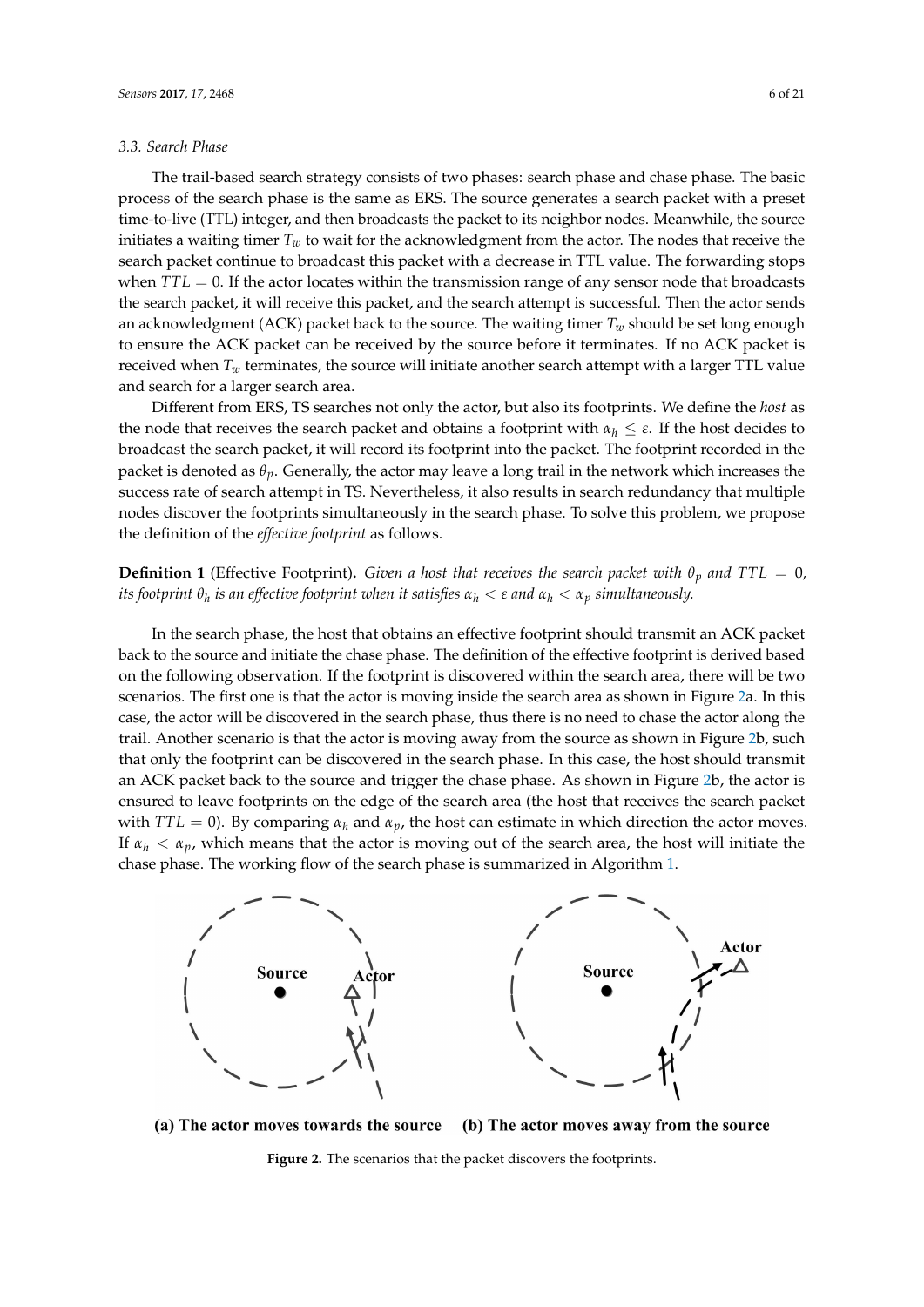```
Require: αh
, αp, ε, S, ∆S
1: if Source node then
2: Sets up waiting timer Tw
3: Broadcast the search packet with TTL = S
4: if T_w = 0 then
5: if Receive ACK packet then
6: Search success;
7: else
8: Update S = S + \Delta S;
9: The source generates a new search packet, return to line 2;
10: end if
11: else
12: Wait for ACK packets; return to line 4;
13: end if
14: end if
15: if Sensor node that receives search packet then
16: if TTL \neq 0 then
17: TTL = TTL - 1;18: Broadcast the search packet;
19: else
20: if \alpha_h < \varepsilon AND \alpha_h < \alpha_p then
21: Initiate the chase phase;
22: Send an ACK packet back to the source;
23: end if
24: end if
25: end if
26: if Actor node that receives search packet then
27: Send an ACK packet back to the source;
28: end if
```
# *3.4. Chase Phase*

When an effective footprint is discovered, the chase phase is triggered. In the chase phase, the packet transmission is based on the following rules. When a host receives the packet, it checks the age of its footprint  $\alpha_h$  and that of the footprint recorded in the packet  $\alpha_p$ . If  $\alpha_h < \alpha_p$ , the host will record its footprint in the packet and then broadcast the packet to its neighbors. Otherwise, the host will discard the packet. This scheme ensures that the packet is transmitted to the host with smaller *α* at each hop. Therefore, the packet will be propagated along the trail and eventually received by the actor.

#### <span id="page-6-0"></span>**4. Reduce Redundancy in Trail-Based Search**

In this section, the transmission redundancy of TS is firstly evaluated by simulations. Then we introduce the redundancy reduction scheme to solve this problem.

#### <span id="page-6-2"></span>*4.1. Transmission Redundancy in Trail-Based Search*

Due to the broadcasting manner of trail maintenance, there are multiple sensor nodes record the same footprint information that results in transmission redundancy. Although the *effective footprint* proposed in TS can significantly reduce the redundancy in the search phase, the transmission redundancy still exists in two aspects: the redundant nodes that initiate the chase phase, and the redundant nodes involved in the transmission path of the chase phase.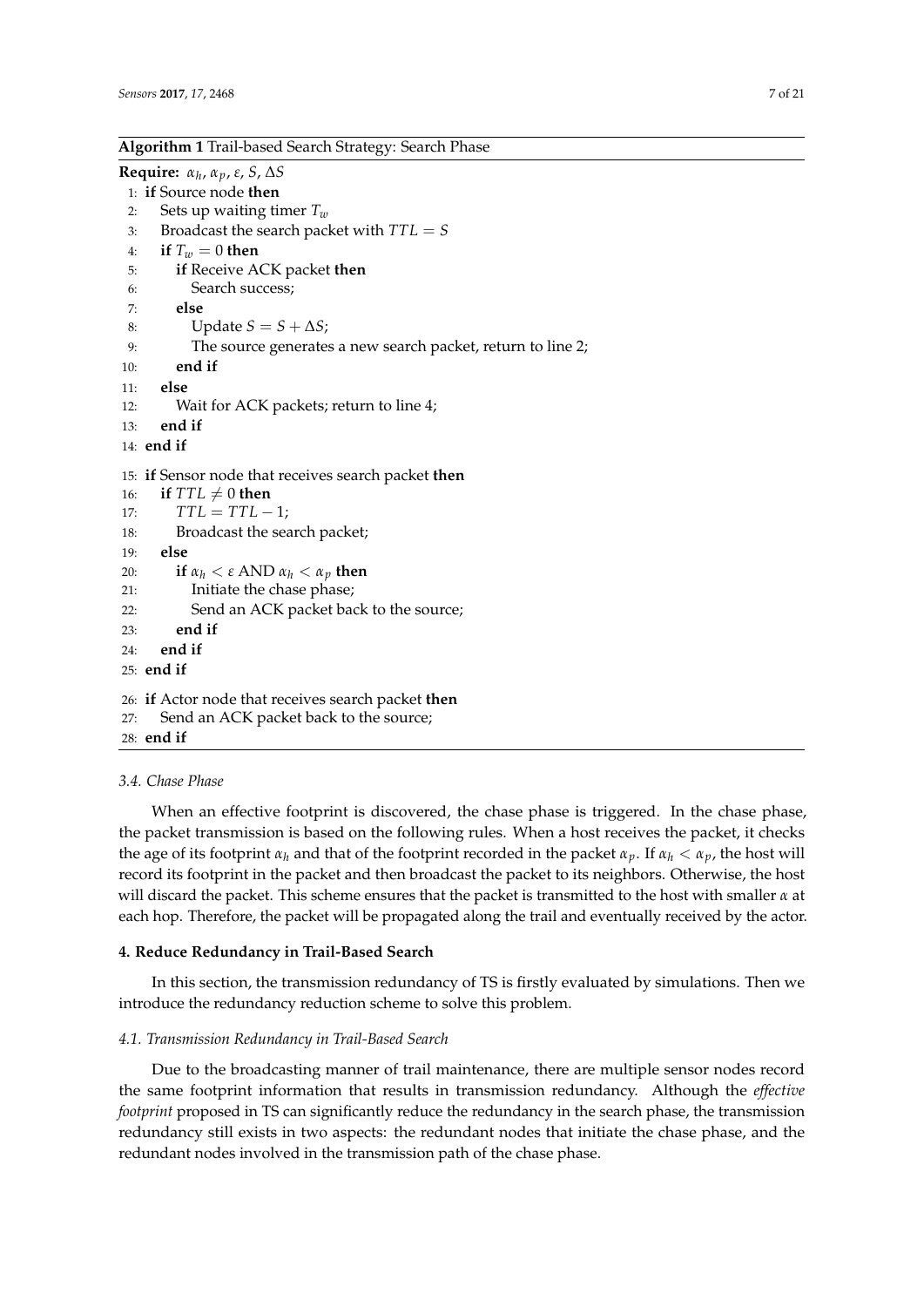The simulations are executed to evaluate the transmission redundancy in the chase phase. There are 900 nodes uniformly deployed in 600 m  $\times$  600 m area. The actor moves in the area that follows random waypoint model  $[27]$  with no pause time at a speed of 1 m/s. The TTL and the increment are both set to be 4 and the update interval  $T_u$  varies from 1 to 25 s.

<span id="page-7-0"></span>We firstly obtain the average number of hops in the chase phase, and then compare it with the number of packet transmission executed by sensor nodes. Ideally, if there is no transmission redundancy, the number of packet transmission will be the same as the number of hops. However, as shown in Figure [3,](#page-7-0) the number of packet transmission are 3–5.5 times over those in the optimal scenario.



**Figure 3.** Transmission redundancy in trail-based search (TS).

Moreover, Figure [3](#page-7-0) shows that the transmission redundancy reduces with the growth of the update interval. The reason for this is that when the update interval is small, especially when  $T_u \leq 5$ , the actor broadcasts footprint information frequently, such that more sensor nodes will receive the footprints. It leads to considerable redundancy of the footprints, and the redundancy of the footprints will eventually result in the redundancy of packet transmission.

Although transmission redundancy can be controlled by increasing  $T_u$ , simply increasing  $T_u$  may lead to the disconnection of the trail that impacts the deliver rate of packet transmission. Therefore, in Section [4.2,](#page-7-1) we propose a redundancy reduction scheme for TS, which has no relation with the update interval of the trail. The connectivity of the trail will be further studied in Section [5.1.](#page-9-0)

#### <span id="page-7-1"></span>*4.2. Redundancy Reduction Scheme*

The analysis given in Section [4.1](#page-6-2) shows that there is nontrivial transmission redundancy in the chase phase of TS. This motivates us to propose a new scheme named *TS-R* to reduce the transmission redundancy in TS.

The solution is based on a greedy strategy: selecting the node closest to the recorded location of actor as the next-hop relay at each hop in the chase phase. To realize this idea, more information is required to be saved in the trail update packet and the search packet. In the trail maintenance, the actor is required to write the coordinate of its current location into the trail update packet. Moreover, in the transmission of search packets, the host should record its location into the search packet and then broadcast it. It is important to note that, only the location of the previous hop node is recorded in the search packet, thus the overhead of TS-R is still low.

When a host finds it obtains an effective footprint, it first obtains its distance to the recorded location of the actor, denoted as  $d_{h,A}$ . Then it checks its neighbor table  $N(h)$ . Consider each sensor node *i* ∈ **N**(*h*), the host derives node *i*'s distance to the previous hop node  $d_{i,p}$  and that to the actor  $d_{i,A}$ .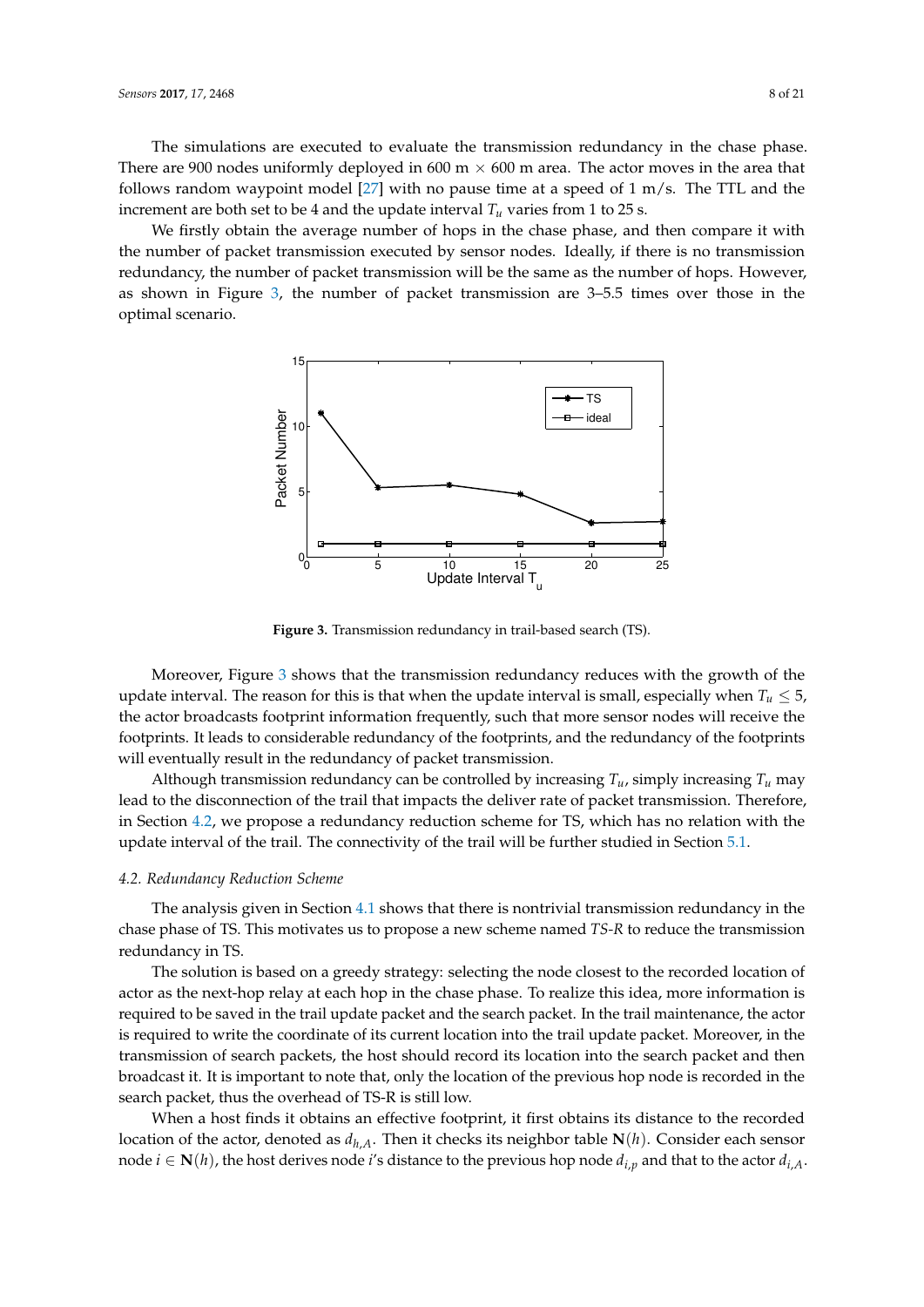If there is no node in the neighbor table  $N(h)$  that satisfies both  $d_{i,p} \leq R$  and  $d_{i,A} < d_{h,A}$ , the host will continue to broadcast the search packet. Otherwise, it will discard the search packet.

Figure [4](#page-8-1) shows an example that demonstrates how TS-R reduces the transmission redundancy in the chase phase. When node *p* broadcasts the search packet, node *i*, *j*, and *k* can receive this packet. For node *i*, since  $d_{i,A} > R$ , it does not satisfy the condition  $\alpha_i < \alpha_p$  and thus discards the packet. For node *k*, it finds that there is a node *j* in  $N(k)$  that satisfies the condition  $d_{i,A} < d_{k,A}$ . Thus node *k* does not forward the packet either. Only the node *j* continues to forward the search packet, because it satisfies  $d_{i,p} \leq R$  and it is closer to the actor than any other nodes in both  $N(p)$  and  $N(j)$ , i.e., the node *i* and *k*. Therefore, TS-R scheme can reduce the transmission redundancy in the chase phase, and improve the energy efficiency of the network. Simulation results will be provided in Section [6.2.3](#page-15-0) to prove the efficiency of TS-R.

<span id="page-8-1"></span>

**Figure 4.** An example of data transmission in the redundancy reduction scheme based on TS (TS-R).

# <span id="page-8-0"></span>**5. Theoretical Analysis**

In this section, the theoretical analysis is provided to prove the efficiency of the TS strategy. Firstly, we derive the condition to keep the connectivity of the trail. Then we evaluate the performance of TS strategy in terms of search delay and energy consumption, and compare it with that of ERS.

Without loss of generality, we assume that the sensor nodes are uniformly deployed that partition the network area into grids. Each grid is a *L* × *L* square, and the nodes are deployed at the corners of the grids. The transmission range of both the sensor nodes and the actor are limited to their adjacent grids (excluding diagonal grids), constrained by *R* ∈ ( 2*L*, 2*L*). An example of a network is shown in Figure [5.](#page-9-1)

In the sensor network, the nodes always use duty cycle to reduce the energy consumption which results in non-trivial transmission latency. To clarify its impact on the analysis, in this section, we use the *waiting time* of packet *τ<sup>P</sup>* and that of actor *τ<sup>A</sup>* to formulate the transmission latency and actor mobility [\[20\]](#page-20-1). The *τ<sup>P</sup>* is defined as the expected number of time slots required for one hop data transmission, and the *τ<sup>A</sup>* is defined as the expected number of time slots required for the actor moves from one grid to any adjacent grid. The value of *τ<sup>P</sup>* depends on the specific MAC and PHY protocol used in the sensor nodes, while the value of *τ<sup>A</sup>* is determined by the node density and the velocity of actor's movement.

The variables used in the analysis are summarized in Table [1.](#page-9-2)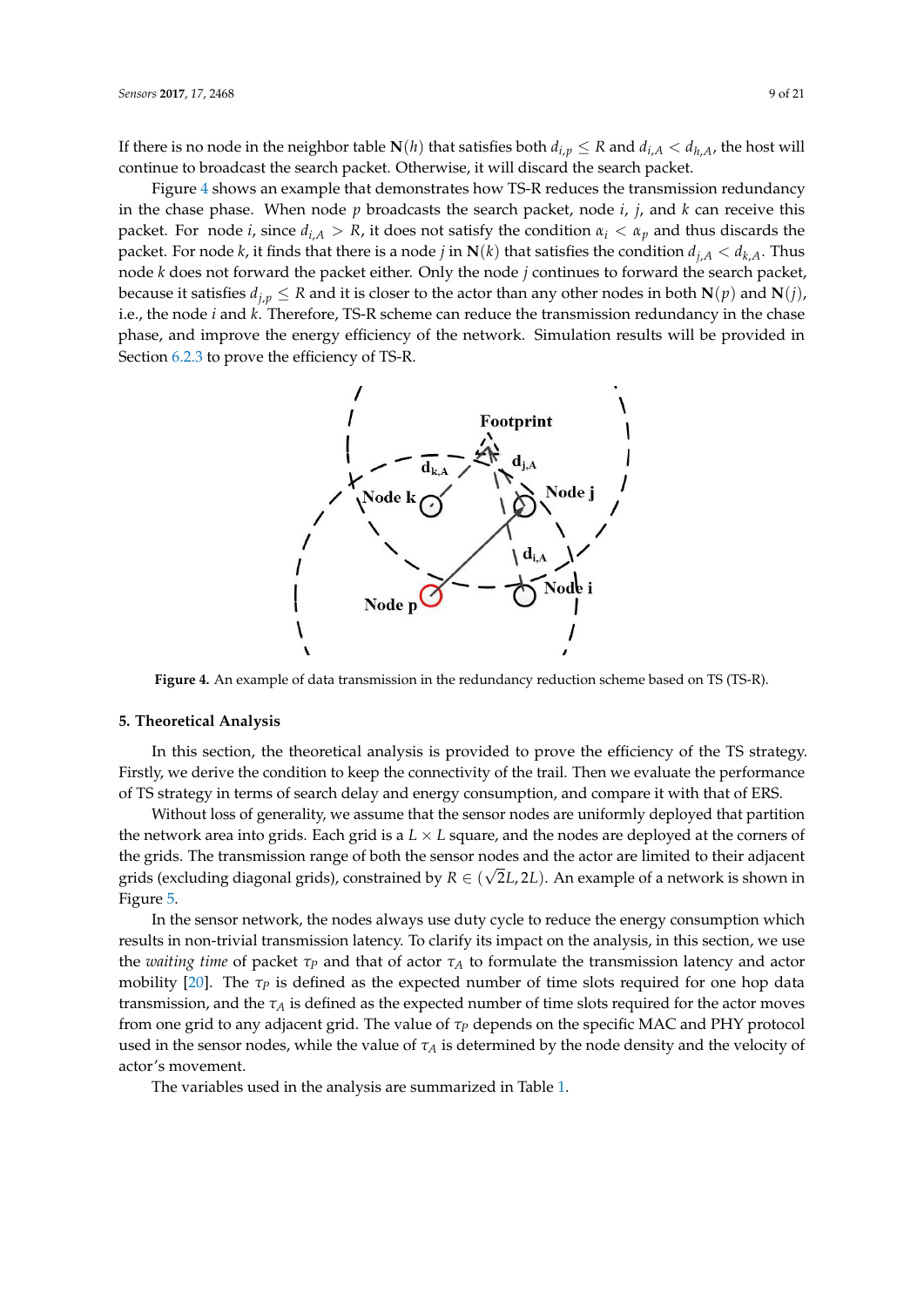<span id="page-9-1"></span>

**Figure 5.** Network Model in Theoretical Analysis.

**Table 1.** Variables List.

<span id="page-9-2"></span>

| Symbol                   | Description                                                       |
|--------------------------|-------------------------------------------------------------------|
| $N_{\rm s}$              | The number of sensor nodes in the network area                    |
| $(x_i, y_i)$             | The coordinate of node <i>i</i>                                   |
| Н                        | The side length of the network area                               |
|                          | The side length of a grid                                         |
| R                        | The transmission range of nodes                                   |
| $T_u$                    | The update interval of the actor                                  |
| ε                        | The threshold value of trail age                                  |
| $\theta_i$               | The footprint left at node i                                      |
| $\alpha_i$               | The age of footprint $\theta_i$                                   |
| $d_{i,j}$                | The distance between sensor node <i>i</i> and <i>j</i>            |
| N(i)                     | The neighbors set of sensor node i                                |
| $\mathbf{N}(A_{\theta})$ | The neighbors set of the actor when it updates footprint $\theta$ |
| $\tau_A$                 | The waiting time of the actor                                     |
| $\tau_P$                 | The waiting time of packet                                        |
| S                        | The initial TTL value                                             |

# <span id="page-9-0"></span>*5.1. Trail Connectivity*

In TS, the connectivity of the trail determines the reliability of data transmission. Therefore, in this section, we derive the condition to ensure the connectivity of the trail, which can be used as the guideline of setting trail update interval.

At first, we provide the formal definition of the trail connectivity. Let  $N(A_\theta)$  denote the set of sensor nodes located in the transmission range of the actor when it updates footprint  $\theta$  at time slot  $t_\theta$ .

**Definition 2** (Trail Connectivity)**.** *For any given footprint θ, the trail is connected when there exists at least one pair of sensor nodes*  $(i, j)$  *that satisfies*  $d_{i,j} \leq R$ *, where*  $i \in N(A_\theta)$  *and*  $j \in N(A_{\theta+1})$ *.* 

<span id="page-9-4"></span>**Theorem 1.** *With given grid length L and the speed of the actor v, the trail is ensured to be connected when the update interval T<sup>u</sup> satisfy,*

<span id="page-9-3"></span>
$$
T_u \leq \sqrt{2} \cdot \frac{L}{v} \tag{1}
$$

**Proof.** Let  $A_1(x_1, y_1)$  denote the coordinate of the actor at time  $t_\theta$  and  $P(x_p, y_p)$  denote a host on the trail that selects the next hop in its neighbor table  $N(P)$ . The transmission range of sensor nodes and actors are constrained by  $R \in (\sqrt{2L}, 2L)$ .

In TS, node *P* is closest to  $(x_1, y_1)$  by comparing with its neighbors, such that,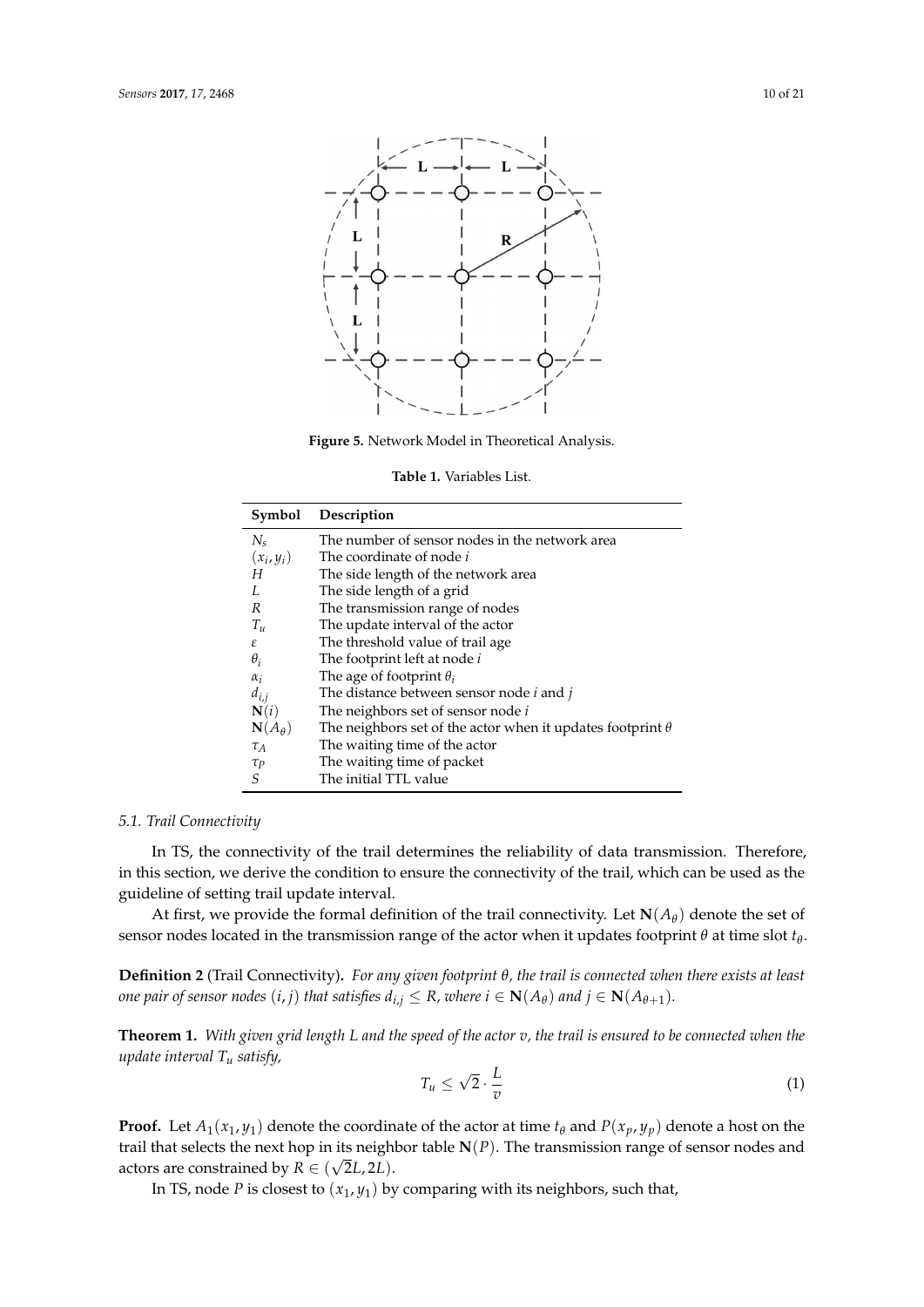$$
\begin{cases} x_1 = x_p + a_1 & -\frac{L}{2} \le a_1 \le \frac{L}{2} \\ y_1 = y_p + b_1 & -\frac{L}{2} \le b_1 \le \frac{L}{2} \end{cases}
$$
 (2)

Assume that the actor arrives at  $A_2(x_2, y_2)$  when it broadcasts the footprint information at time *tθ*+<sup>1</sup> . Without loss of generality, consider a worst case that the actor moves consistently in the diagonal direction, then we have,

<span id="page-10-0"></span>
$$
\begin{cases}\nx_2 = x_1 + D_x & -A_x \le D_x \le A_x \\
y_2 = y_1 + D_y & -B_y \le D_y \le B_y\n\end{cases}\n\tag{3}
$$

In order to guarantee the connectivity of the trail,  $A_x$  and  $B_y$  need to satisfy the following condition: For arbitrarily chosen  $D_x$  and  $D_y$ , there always exists a node in  $\mathbf{N}(P)$ , denoted by  $H(x_h, y_h)$  that meets,

$$
\begin{cases} x_h = x_2 + a_2 & -\frac{L}{2} \le a_2 \le \frac{L}{2} \\ y_h = y_2 + b_2 & -\frac{L}{2} \le b_2 \le \frac{L}{2} \end{cases}
$$
 (4)

To ensure that the packet can be transmitted successfully from *P* to *H*, node *P* and *H* have to locate within the transmission range of each other. Then we can derive that,

$$
\begin{cases} x_h = x_p \pm L \\ y_h = y_p \pm L \end{cases}
$$
 (5)

It is important to note that the aforementioned conditions can guarantee the connectivity in just one hop. However, the connectivity should be guaranteed for the whole trail. According to Equation [\(3\)](#page-10-0), we can derive the location of the actor  $A_n$  when it broadcasts the footprint information at time  $t_{\theta+n}$ ,

<span id="page-10-1"></span>
$$
\begin{cases} x_n = x_1 + n \cdot D_x & -A_x \le D_x \le A_x \\ y_n = y_1 + n \cdot D_y & -B_y \le D_y \le B_y \end{cases}
$$
 (6)

The host the actor chooses at time  $t_{\theta+n}$  is denoted by  $K(x_k, y_k)$  that meets,

$$
\begin{cases} x_k = x_n + a_n & -\frac{L}{2} \le a_n \le \frac{L}{2} \\ y_k = y_n + b_n & -\frac{L}{2} \le b_n \le \frac{L}{2} \end{cases}
$$
 (7)

<span id="page-10-2"></span>
$$
\begin{cases} x_k = x_p \pm n \cdot L \\ y_k = y_p \pm n \cdot L \end{cases}
$$
 (8)

Combining Equations [\(6\)](#page-10-1)–[\(8\)](#page-10-2),

$$
\begin{cases}\n-L \leq n \cdot D_x - n \cdot L \leq L \\
-L \leq n \cdot D_y - n \cdot L \leq L\n\end{cases} \tag{9}
$$

Since the sensor nodes make updates when they receive new footprint information, the connectivity can be guaranteed when  $D_x < L$  and  $D_y < L$ . When  $n \to \infty$ , the connectivity can be guaranteed by,

<span id="page-10-3"></span>
$$
\begin{cases}\nD_x \le L \\
D_y \le L \\
D = \sqrt{D_x^2 + D_y^2} \le \sqrt{2} \cdot L\n\end{cases}
$$
\n(10)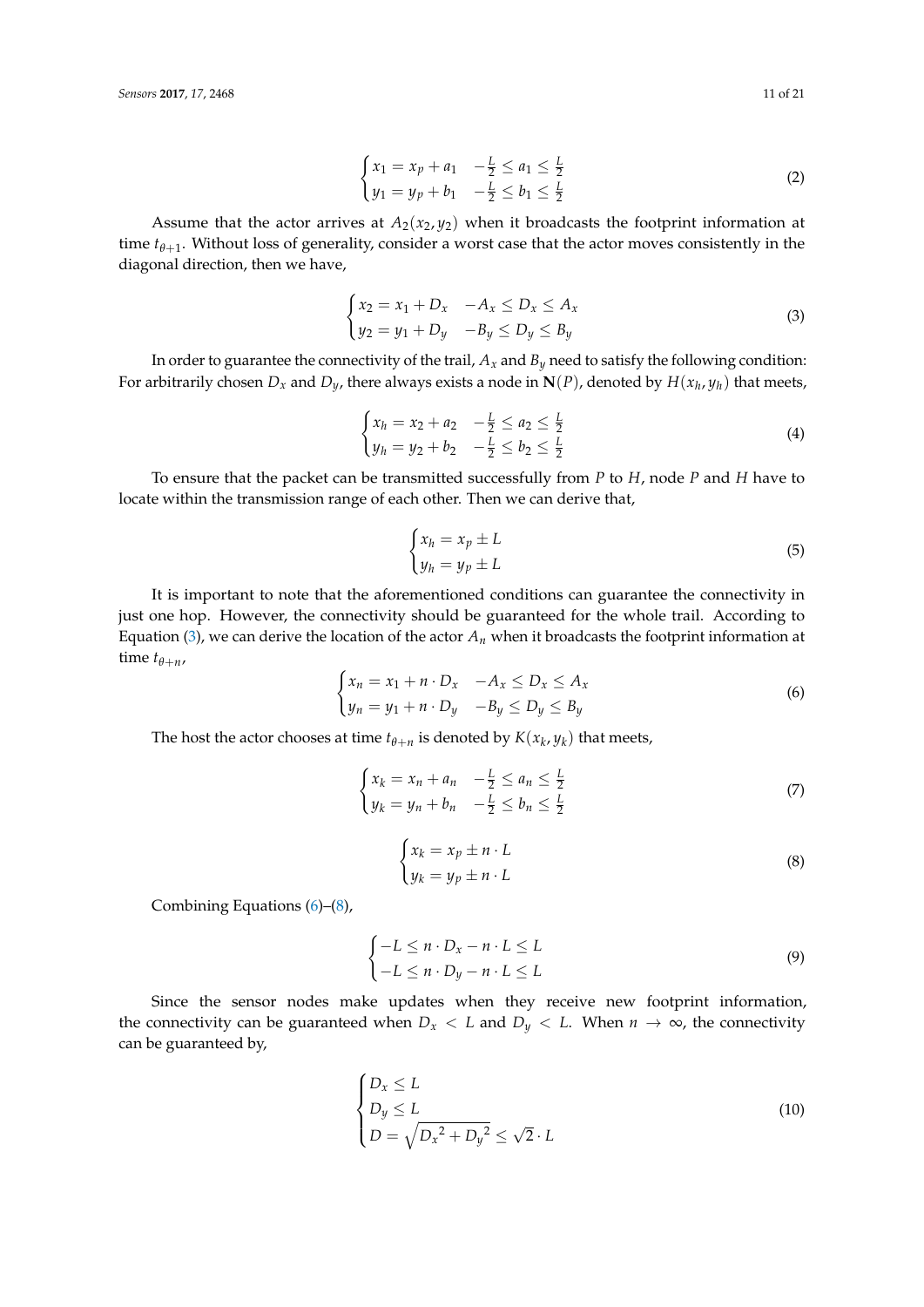Equation [\(1\)](#page-9-3) can be directly derived by combining  $T_u = \frac{D}{v}$  with Equation [\(10\)](#page-10-3). The proof is completed.  $\square$ 

When the update interval  $T_u$  satisfies Equation  $(1)$ , the actor is ensured to leave a connected trail in the network. On the other hand, it is important to note that Theorem [1](#page-9-4) provides a sufficient condition to ensure the trail connectivity. It does *not* mean that the trail is disconnected if Equation [\(1\)](#page-9-3) is not satisfied. More analysis will be provided via simulations in Section [6.1.](#page-13-0)

### <span id="page-11-2"></span>*5.2. Search Delay*

This section studies the search delay of TS strategy, and compare with that of ERS. The search delay is defined as the duration from the initiation of the search phase to the moment that the actor receives the search packet. When the actor is discovered in the search phase, the performance of TS is the same as that of ERS. Thus we only evaluate their performance when the actor is discovered in the chase phase. To clarify the analysis, we assume that the second search attempt in ERS will flood the search packets all over the network.

In TS strategy, the search delay consists of two parts: the delay in the search phase *T<sup>s</sup>* and that in the chase phase *Tc*. The *T<sup>s</sup>* is the time for the packet that is forwarded by *S* hops, such that,

$$
T_s = S \cdot \tau_P \tag{11}
$$

In the chase phase, the packet moves along the trail to chase the actor, the delay can be estimated by

<span id="page-11-1"></span>
$$
T_c \le \frac{\varepsilon/\tau_A}{1/\tau_P - 1/\tau_A} = \frac{\varepsilon \cdot \tau_P}{\tau_A - \tau_P} \tag{12}
$$

where  $\epsilon/\tau_A$  is the maximum distance between the packet and the actor at the beginning of the chase phase, and  $1/\tau_P - 1/\tau_A$  indicates the velocity difference of them.

Then we have the search delay of the TS strategy,

$$
D_{TS} = T_s + T_c \leq S \cdot \tau_P + \frac{\varepsilon \cdot \tau_P}{\tau_A - \tau_P} \tag{13}
$$

In ERS, when the source initiates a search attempt, it also generates a waiting timer  $T_w$  to wait for the ACK packet. The waiting timer should satisfy  $T_w > 2 \cdot T_s$  to ensure that the second search attempt will not be initiate before the ACK packet is received. Therefore, when the first search attempts fails, the search delay of ERS can be estimated by,

$$
D_{ERS} = T_w + M \cdot \tau_P \ge 2 \cdot S \cdot \tau_P + M \cdot \tau_P \tag{14}
$$

where *M* is the number of hops the packet is transmitted to the actor, and *M* > *S*. In this equation, the first item represents the delay for the source to wait until it initiates another search attempt, and the second item is the delay in the second search attempt.

The difference of search delay between ERS and TS is,

<span id="page-11-0"></span>
$$
D_{ERS} - D_{TS} \ge S \cdot \tau_P + M \cdot \tau_P - \frac{\varepsilon \cdot \tau_P}{\tau_A - \tau_P} \tag{15}
$$

According to Equation [\(15\)](#page-11-0), when the following condition is satisfied, the delay of TS is shorter than that of ERS,

$$
M+S > \frac{\varepsilon}{\tau_A - \tau_P} \tag{16}
$$

Generally, the packet forwarding is much faster than the actor movement, i.e.,  $\tau_A \gg \tau_p$ . With reasonable setting of *ε*, the search delay in TS is smaller than that in ERS.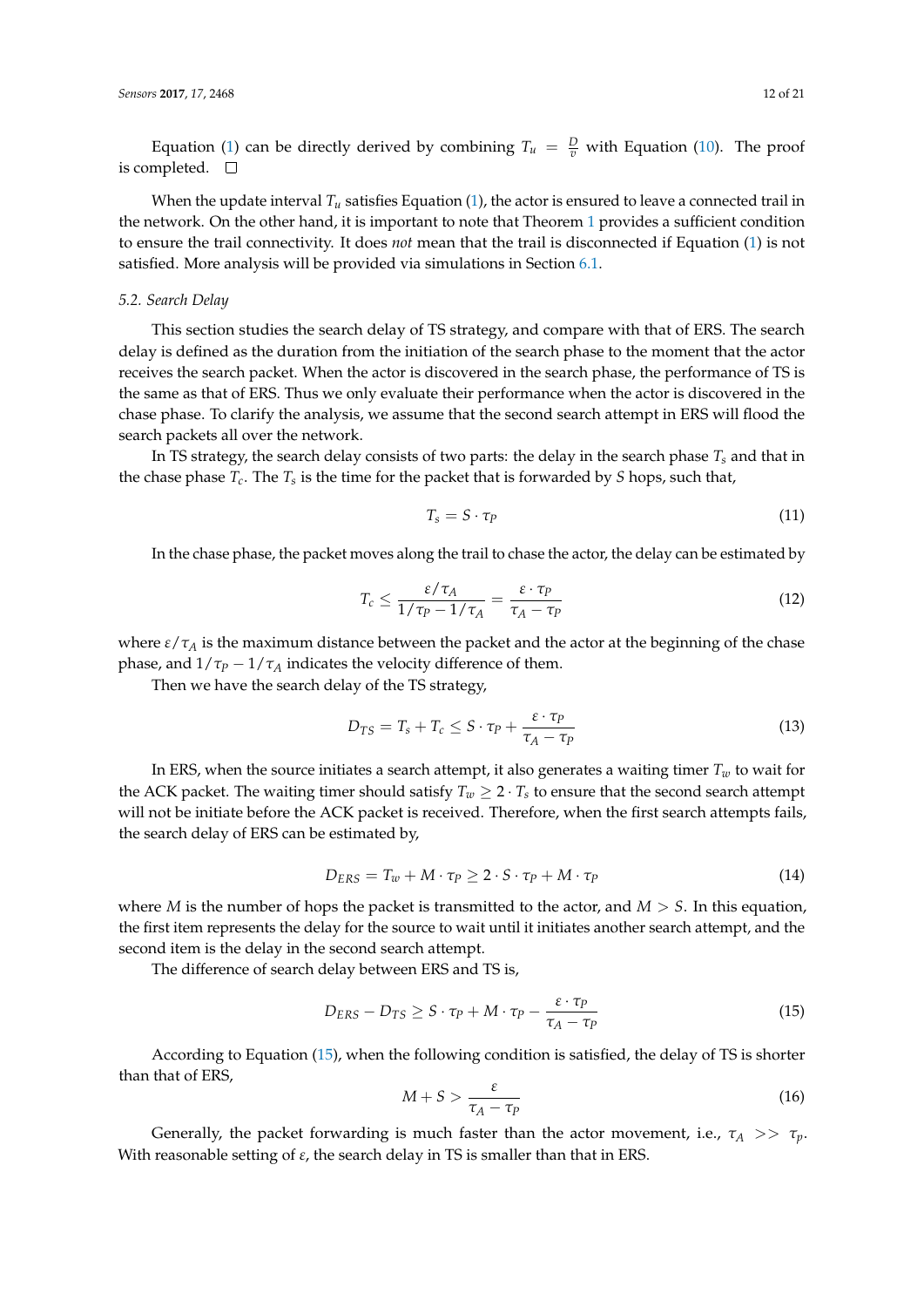### <span id="page-12-2"></span>*5.3. Energy Consumption*

We define the unit of energy consumption as the energy cost for transmitting one packet in one hop. Similar to the analysis of the search delay, we only consider the scenario that the actor is discovered in the chase phase. The energy consumption of TS strategy consists of two parts: energy cost in the search phase and that in the chase phase. In the search phase, for every host inside the ring forwards the packet one hop each, we have the energy cost in the search phase,

$$
E_s = (2S - 1)^2 \tag{17}
$$

In the chase phase, with the help of TS-R scheme, there is only one packet moves along the trail to chase the actor. Thus the energy consumption in the chase phase is related to the number of hops needed to discover the actor. According to Equation [\(12\)](#page-11-1), we have the energy consumption in the chase phase,

$$
E_c = \frac{\varepsilon \cdot \tau_P}{\tau_A - \tau_P} \cdot \frac{1}{\tau_P} = \frac{\varepsilon}{\tau_A - \tau_P} \tag{18}
$$

The energy consumption of TS strategy is

$$
E_{TS} = E_s + E_c = (2S - 1)^2 + \frac{\varepsilon}{\tau_A - \tau_P}
$$
\n(19)

In ERS strategy, the energy consumption consists of the first search attempt and the flooding all over the network. Then we have the energy consumption of ERS strategy,

$$
E_{ERS} = (2S - 1)^2 + N_s \tag{20}
$$

where  $N_s$  is the number of sensor nodes in the network.

The difference between ERS and TS can be derived as,

<span id="page-12-1"></span>
$$
E_{ERS} - E_{TS} = N_s - \frac{\varepsilon}{\tau_A - \tau_P} \tag{21}
$$

According to Equation [\(21\)](#page-12-1), when the following condition is satisfied, the energy consumption of TS is smaller than that of ERS,

$$
N_s > \frac{\varepsilon}{\tau_A - \tau_P} \tag{22}
$$

Similar to the search delay analysis in Section [5.2,](#page-11-2) this condition is easier to achieve with reasonable setting of *ε*. Thus the energy efficiency of TS is guaranteed in most scenarios.

#### <span id="page-12-0"></span>**6. Simulation Results**

In this section, we evaluate the performance of TS via simulations. The performance metrics include the delivery rate, energy consumption and search delay. Moreover, the performance of TS in the WSAN with multiple actors is also studied. The performance of ERS [\[5\]](#page-19-3) and XYLS [\[8\]](#page-19-5) are evaluated for comparison.

The simulations are executed in the OMNeT++ network simulator [\[28\]](#page-20-9). In the simulations, there are 400 sensor nodes uniformly deployed in a 400 m  $\times$  400 m area. The source is randomly selected from the network. The original location of the actor is randomly selected and its mobility strategy follows the Random Waypoint model. To create an initial trail in the network, the actor movement starts 200 time slots earlier than the generation of the source. The TTL values of both TS and ERS are set to be 8 and the increment of TTL is also 8. The transmission range is 30 m. The waiting time of packet transmission *τ<sup>P</sup>* is fixed at 1. Each simulation runs 500 times to obtain statistical results.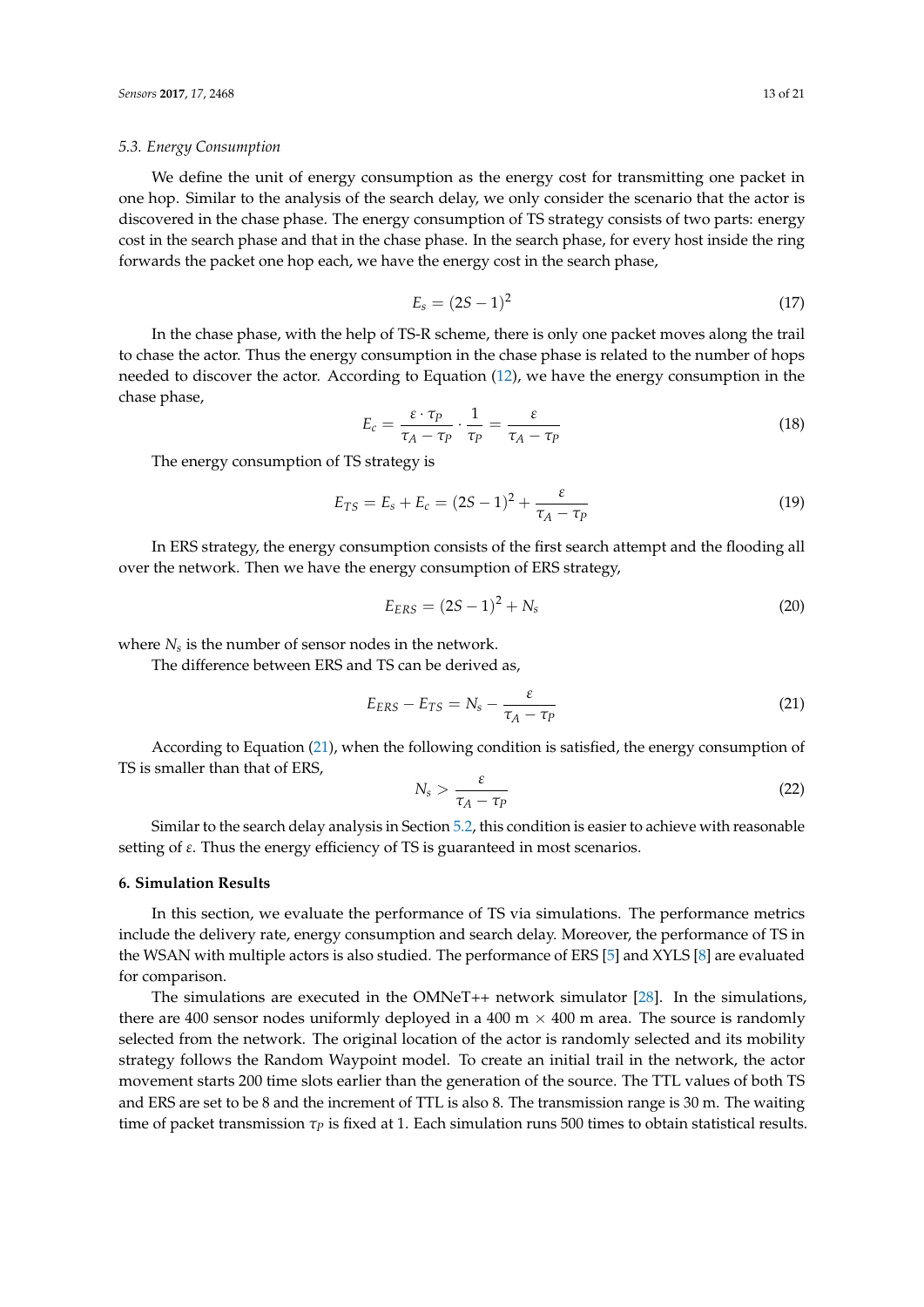### <span id="page-13-0"></span>*6.1. Delivery Rate*

The delivery rate is defined as the ratio of the number of successfully received search packets at the mobile actor to the total number of packets generated by the source. The velocity of the actor is fixed at 3.5 m/s. The analysis in Section [5.1](#page-9-0) has stated that the trail connectivity has tight relation with  $\frac{1}{2}$ the deliver rate, and the footprint update interval  $T_u$  needs to satisfy  $T_u \leq \sqrt{2} \cdot \frac{L}{v}$  to guarantee the connectivity of the trail. Therefore, we study the deliver rate with different footprint update intervals.

<span id="page-13-1"></span>As shown in Figure [6,](#page-13-1) the update interval  $T_u$  varies from 1 to 25 s. According to Theorem [1,](#page-9-4) we obtain the upper bound of  $T_u$  that ensures a connected trail in the given simulation setting is 8.08 s. The result shows that the delivery rate is guaranteed when  $T_u \leq 10$ . The delivery rate starts to descend when  $T_u > 10$  and drops dramatically after that. The simulation result proves the correctness of Theorem [1,](#page-9-4) and provides the guideline of setting footprint update intervals in the following simulations.



**Figure 6.** Delivery rate of TS with different footprint update interval.

#### *6.2. Energy Consumption*

In TS, the energy consumption is influenced by two important factors: the number of search attempts and the transmission redundancy. The number of search attempts influences the energy consumption in the search phase and the transmission redundancy impacts the energy consumption in the chase phase. Therefore, we firstly evaluate the total energy consumption and then exploit these factors respectively. We choose two parameters: the threshold value of trail age *ε* and the waiting time of the actor  $\tau_A$  to evaluate the performance and compare with ERS and XYLS.

#### 6.2.1. Total Energy Consumption

At first, the energy consumption is studied with different threshold value of trail age *ε*. The *ε* varies from 0 to 100, and the *τ<sup>A</sup>* is fixed at 5. As shown in Figure [7,](#page-14-0) the energy consumption in TS and TS-R decreases with the growth of *ε*. A larger *ε* leads to a shorter search phase and a longer chase phase. However, the reduced energy consumption in the search phase always dominates the total energy consumption. In addition, comparing with TS, the energy consumption in TS-R drops more obviously with the growth of *ε*. The reason for this is that a larger *ε* leads to more redundancy, and the effect of redundancy reduction scheme grows in this scenario. Since there is no trail information in ERS and XYLS, their energy consumption has no relation with *ε*.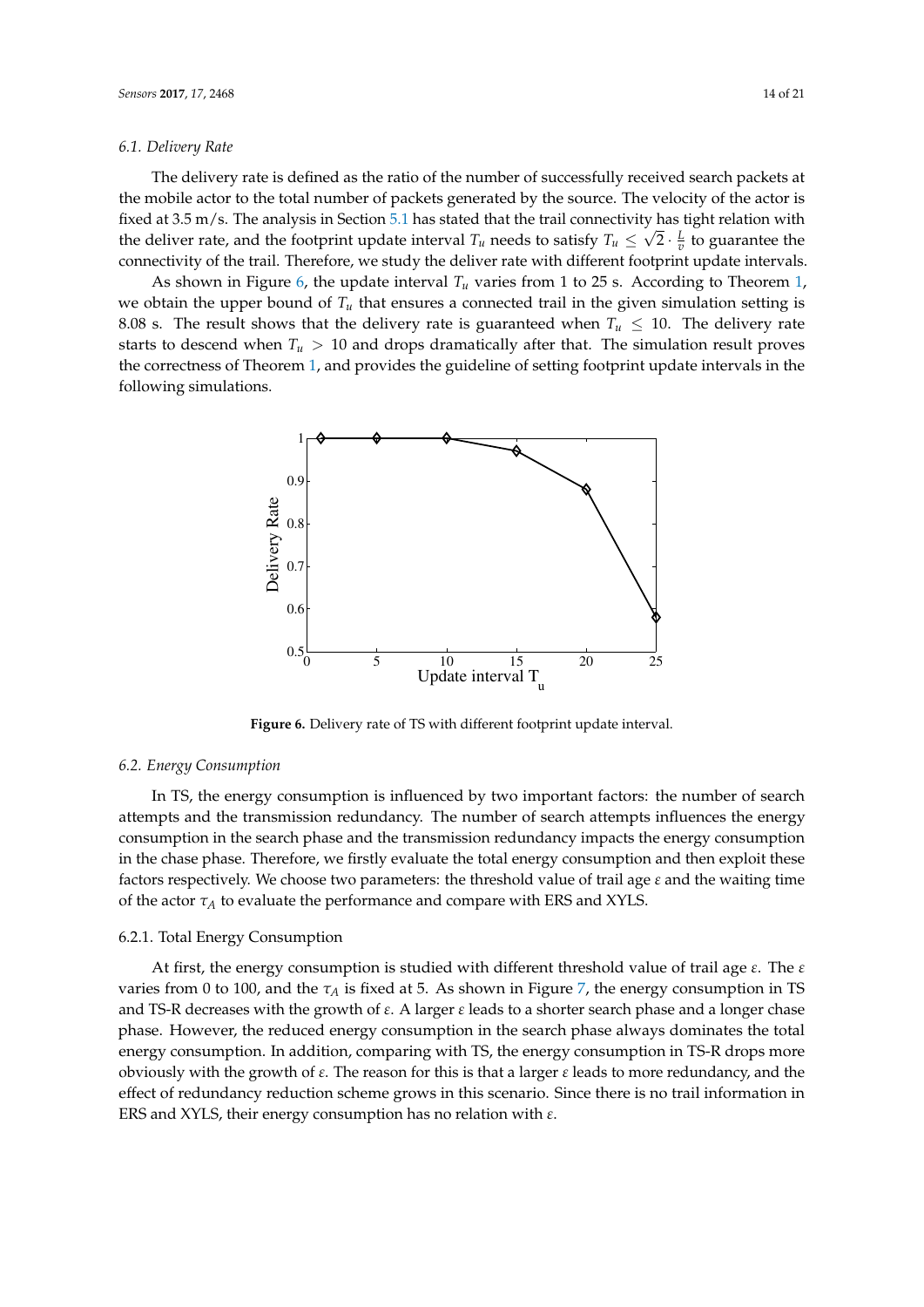<span id="page-14-0"></span>

<span id="page-14-1"></span>**Figure 7.** The energy consumption over the threshold value of trail age *ε*.



**Figure 8.** The energy consumption over the waiting time of actor *τA*.

Then we study the energy consumption with different waiting time of actor  $\tau_A$ . The  $\tau_A$  grows from 3 to [8](#page-14-1), while the  $\varepsilon$  is set to be 20  $\times \tau_A$  to ensure the actor trails have the same length. Figure 8 shows that the energy consumption in TS and TS-R decreases with the growth of *τA*. Compared with ERS, the advantage of TS increases with the growth of  $\tau_A$ . These results support the analysis given in Section [5.3.](#page-12-2) A larger  $\tau_A$  reduces the process of the chase phase and hence reduce the energy consumption in TS. Meanwhile, the energy consumption in TS drops more than that in TS-R. The reason for this is that the transmission redundancy decreases with the growth of  $\tau_A$ . On the other hand, the energy consumption in XYLS grows dramatically when the *τ<sup>A</sup>* decreases. The reason for this is that a smaller  $\tau_A$  means the actor moves faster. In this case, the frequency of location update should increase to guarantee reliable transmission which leads to the growth of energy consumption. Therefore, we can conclude that the energy efficiency of TS is better than ERS and XYLS, and the advantages is larger with larger *ε* and smaller *τA*.

#### 6.2.2. Number of Search Attempts

Figure [9](#page-15-1) depicts the number of search attempts in the search phase. The numbers in TS and TS-R are equivalent with ERS when *ε* = 0 and they decrease with increasing *ε*. This is because the feasible trail is prolonged when *ε* increases. Therefore, the packets have greater possibility to detect the actor's footprints within certain search attempts, and then the number of search attempts is reduced.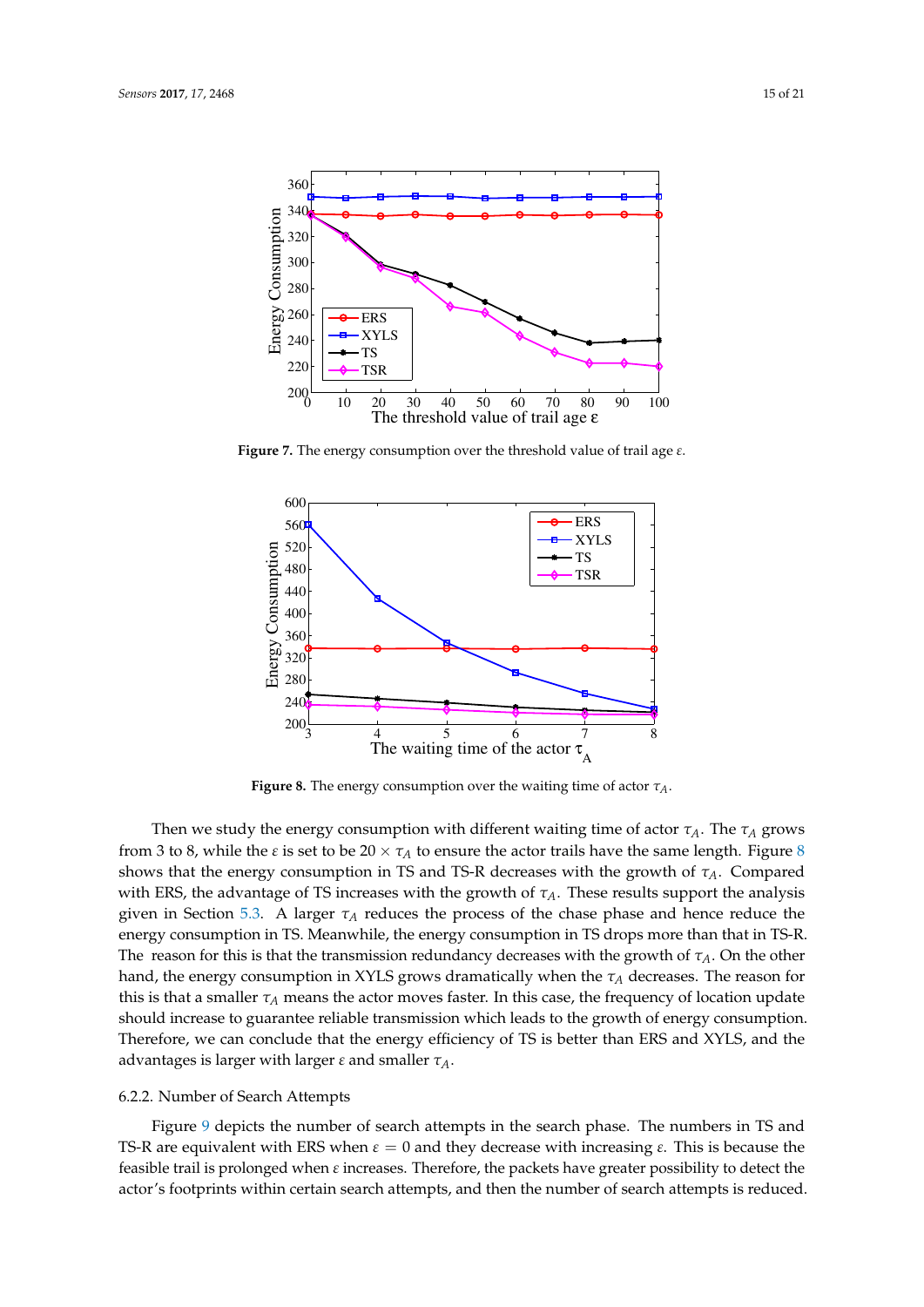The numbers in TS and TS-R are almost the same because the redundancy reduction scheme has no influence on the search phase.

<span id="page-15-1"></span>Figure [10](#page-15-2) shows that *τ<sup>A</sup>* has minor influence on the numbers of search attempts in TS and TS-R. The reason for this is that the value of *τ<sup>A</sup>* mainly impacts on the chase phase and has minor influence on the search phase. Thus the number of search attempts in TS and TS-R are almost the same, and both of them has better performance compared with ERS with a certain *ε*.



<span id="page-15-2"></span>**Figure 9.** The average times of search attempts over the threshold value of trail age *ε*.



**Figure 10.** The average times of search attempts over the waiting time of actor  $\tau_A$ .

# <span id="page-15-0"></span>6.2.3. Transmission Redundancy

In this subsection, we concentrate the transmission redundancy and verify that TS-R can effectively reduce the redundancy. A new variable *redundancy ratio* is introduced to quantify the transmission redundancy in the chase phase, denoted as *γ*.

$$
\gamma = \frac{N}{n} \tag{23}
$$

where *N* is the packets transmitted in the chase phase, and *n* is the number of hops on the trail in the chase phase. Ideally, if there is no transmission redundancy, the number of transmitted packets will be the same as the number of hops, i.e.,  $\gamma = 1$ . If  $\gamma$  is a large value, it implies that there exists non-trivial transmission redundancy. The update interval varies from 1 s to 6 s.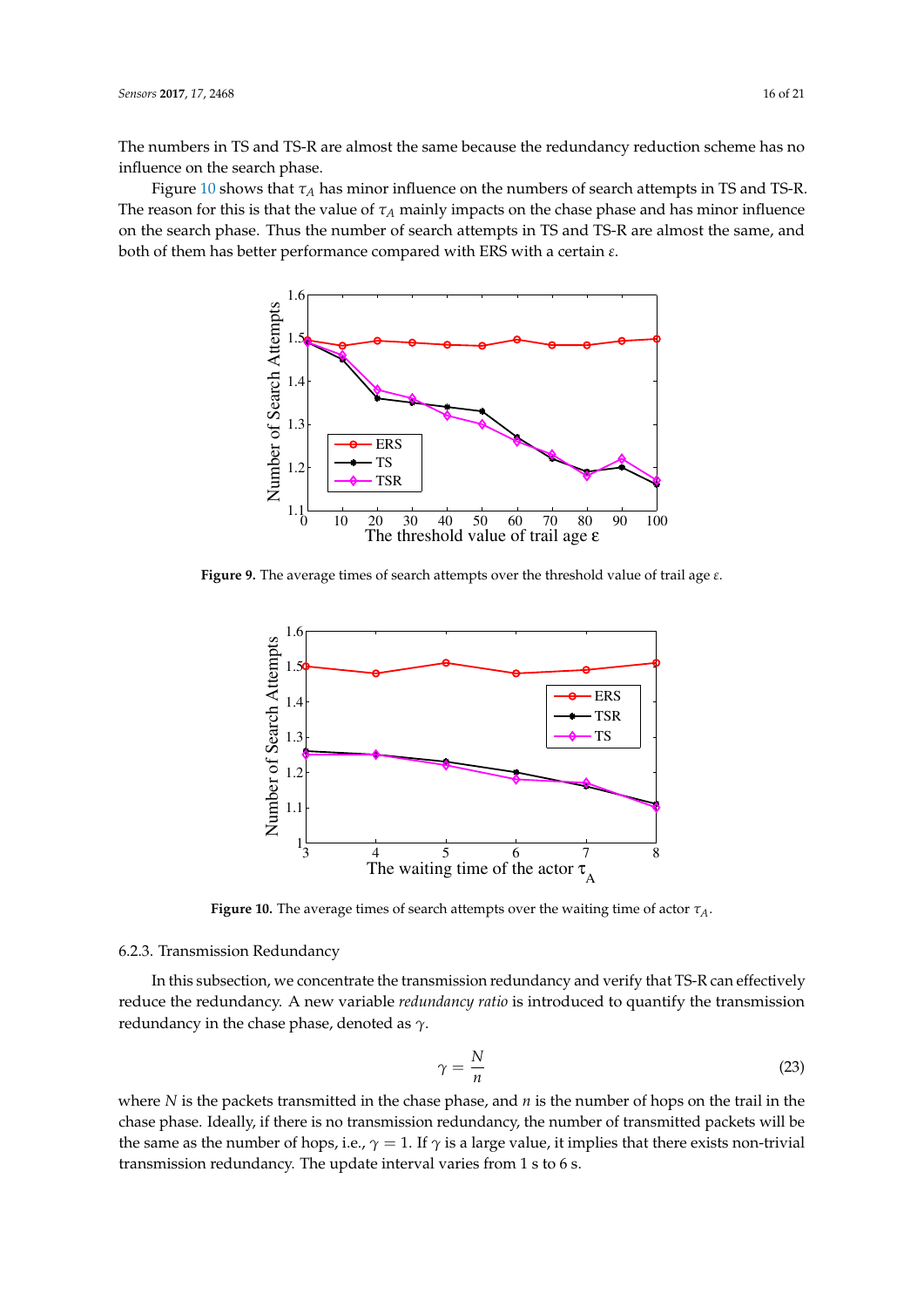<span id="page-16-0"></span>As shown in Figure [11,](#page-16-0) the redundancy ratio *γ* of TS-R is equal to 1. On the other hand, the *γ* can be up to 5.46 in the TS without redundancy reduction scheme. The redundancy reduction scheme significantly reduces the number of hosts that are involved the chase phase and thus eliminates packet transmission redundancy in the network. This experiment verifies the effectiveness of TS-R.



**Figure 11.** Redundancy ratio of TS-R.

#### *6.3. Search Delay*

In this section, we study the search delay of TS, and compare it with that of ERS and XYLS. The search delay is defined as the duration from the time that the source broadcast the search packet to the time that the actor receives the search packet.

At first, the performance of search delay is studied with different threshold value of trail age *ε*. The *ε* varies from 0 to 100, and the *τ<sup>A</sup>* is fixed at 5. As shown in Figure [12,](#page-17-0) with the help of the trail, the search delay in TS and TS-R are less than that in ERS. Moreover, the search delay in TS and TS-R decreases with the growth of *ε*. The reason for this is that, when the threshold *ε* increases, the number of search attempt decreases, which further results in a reduced delay. On the other hand, the search delay in XYLS is lower than that in ERS. It is because the failure of search attempt in ERS greatly increases the search delay. Nevertheless, TS has less search delay than XYLS when *ε* > 50, since the number of search attempts in TS is smaller with a longer trail.

Then we study the search delay with different waiting time of actor  $\tau_A$ . The  $\tau_A$  grows from 3 to 8, while the *ε* is set to be 20  $\times$  *τ<sub>A</sub>* to ensure the actor trails have the same length. As shown in Figure [13,](#page-17-1) in TS and TS-R, the search delay decreases as  $\tau_A$  increases. We have proved in Equation [\(15\)](#page-11-0) that the difference between the delays in ERS and TS will increase with the growth of  $\tau_A$ . The results in Figure [13](#page-17-1) verify our analysis. A larger *τ<sup>A</sup>* means the actor moves slower and the packet can catch up with the actor more quickly. The redundancy reduction scheme has no influence on the search delay, thus the search delay in TS and TS-R are almost the same.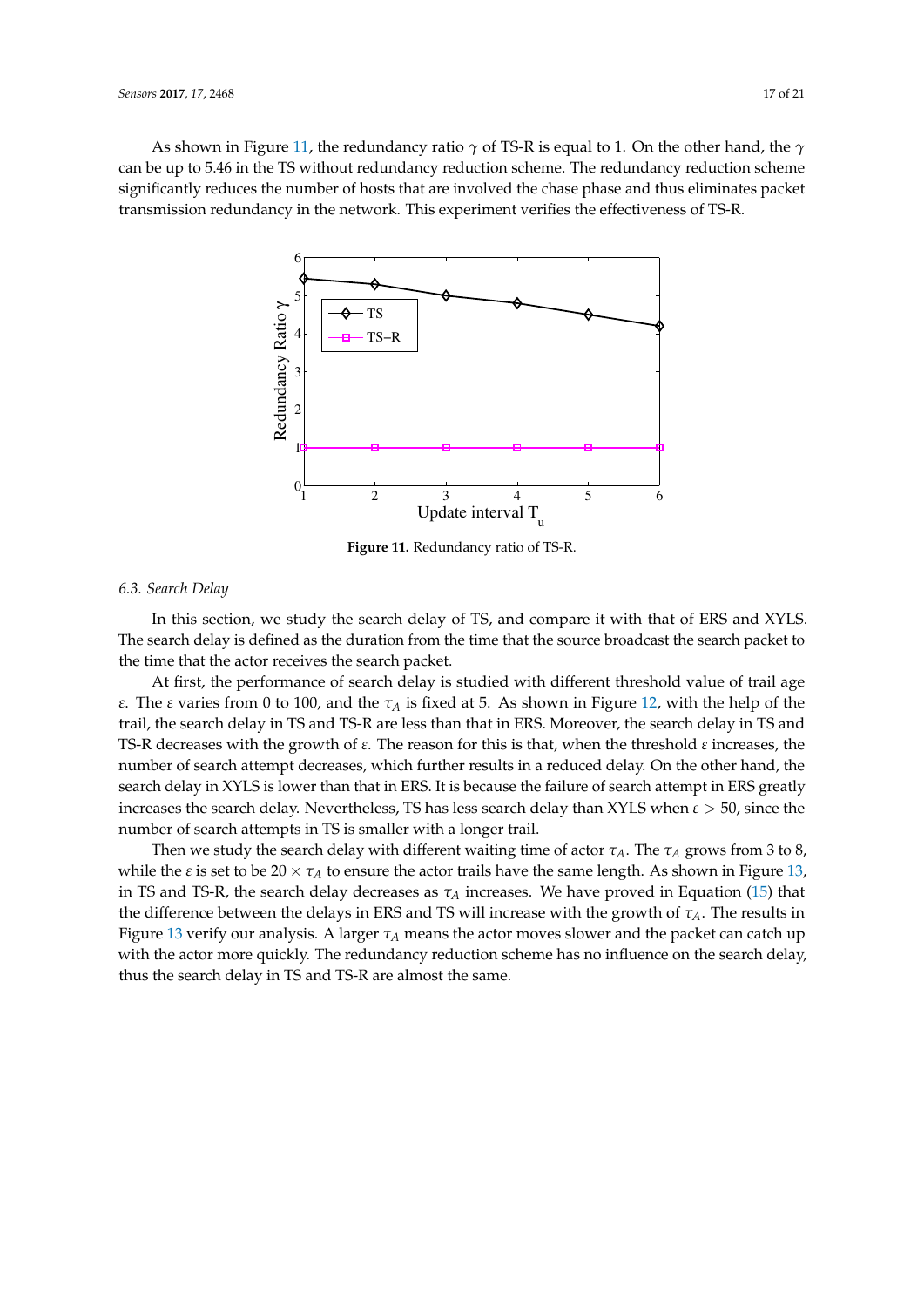<span id="page-17-0"></span>

**Figure 12.** The search delay over the threshold value of trail age *ε*.

<span id="page-17-1"></span>

**Figure 13.** The search delay over the waiting time of actor *τA*.

# *6.4. Multiple Actors*

In this section, we study the performance of TS in the scenario with multiple actors. The energy consumption and search delay are recorded when all the actors receive the search packet. The number of actors grows from 1 to 6. The  $\tau_A$  is fixed at 5, and the  $\varepsilon$  is set as 100.

As depicted in Figure [14,](#page-18-1) the energy consumption in XYLS rises rapidly with the increase of actors. The reason for this is that every actor has to execute location update individually in XYLS. Moreover, the overhead of location update dominates the energy consumption of XYLS. Therefore, XYLS has poor performance with multiple actors. By contrast, the growth of actors has smaller impact on ERS, TS and TSR. It is because the search strategy is developed based on flooding, such that multiple actors can receive the search packet in one search attempt. Nevertheless, the growth of actors increases the average number of search attempts and hence increases the energy consumption. In addition, with the help of the redundancy reduction scheme, the energy consumption in TS-R performs better with more actors.

As shown in Figure [15,](#page-18-2) the search delay in TS is less than that in XYLS when there are fewer actors and becomes larger than that in XYLS when there are four or more actors. The reason for this is that the increase of actors can lead to additional search attempts, which generates more search delay than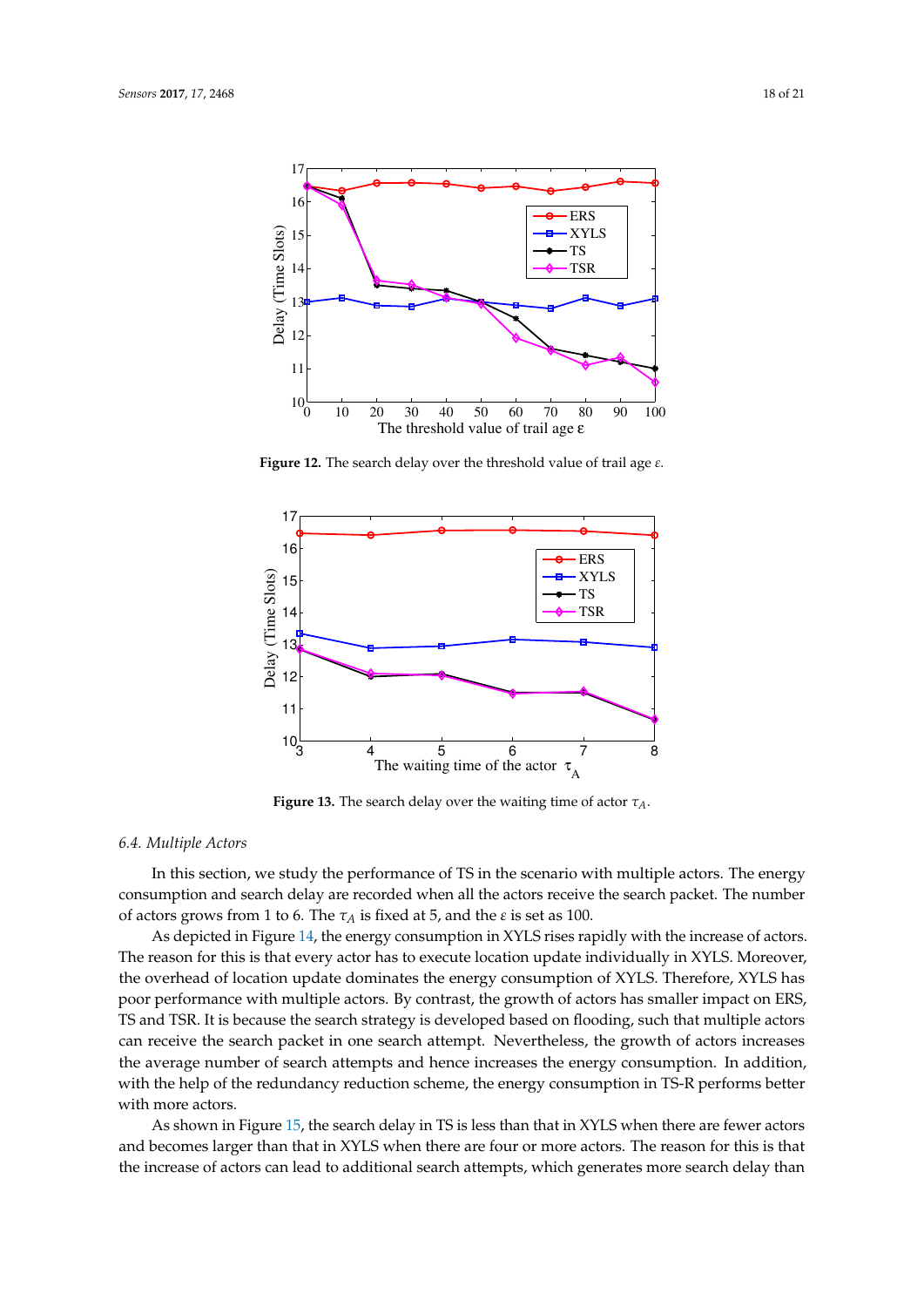<span id="page-18-1"></span>that in XYLS. The redundancy reduction scheme has no influence on the search phase, thus the search delay in TS and TSR are almost the same.



**Figure 14.** The energy consumption over the number of actors.

<span id="page-18-2"></span>

**Figure 15.** The search delay over the number of actors.

# <span id="page-18-0"></span>**7. Conclusions**

In this paper, we consider the problem of transmitting the event report to the mobile actor in wireless sensor and actor networks. By exploiting the trail information left by the mobile actor, we propose a trail-based search strategy (TS) that consists of search phase and chase phase. The search phase is successful when either the actor or its footprints are discovered, then the packets are forwarded along the trail until it is received by the actor in the chase phase. The redundancy reduction scheme based on TS (TS-R) is proposed to reduce the transmission redundancy by using local trail information. The theoretical analysis derives the condition to guarantee the trail connectivity, and proves that TS can reduce search delay and energy consumption by comparing with ERS. Simulation results verify the efficiency of the TS strategy.

TS is a reasonable solution to handle actor mobility in WSANs. It scales well in the scenarios with multiple actors. Moreover, It has better performance than ERS since it increases the success rate of search attempts by taking advantages of footprint information. Compared with location services, TS performs better in the event-driven applications where the data transmission is initiated only when the event occurs. It is an interesting issue to combine the trail-based mechanism with location service which will be studied in future works.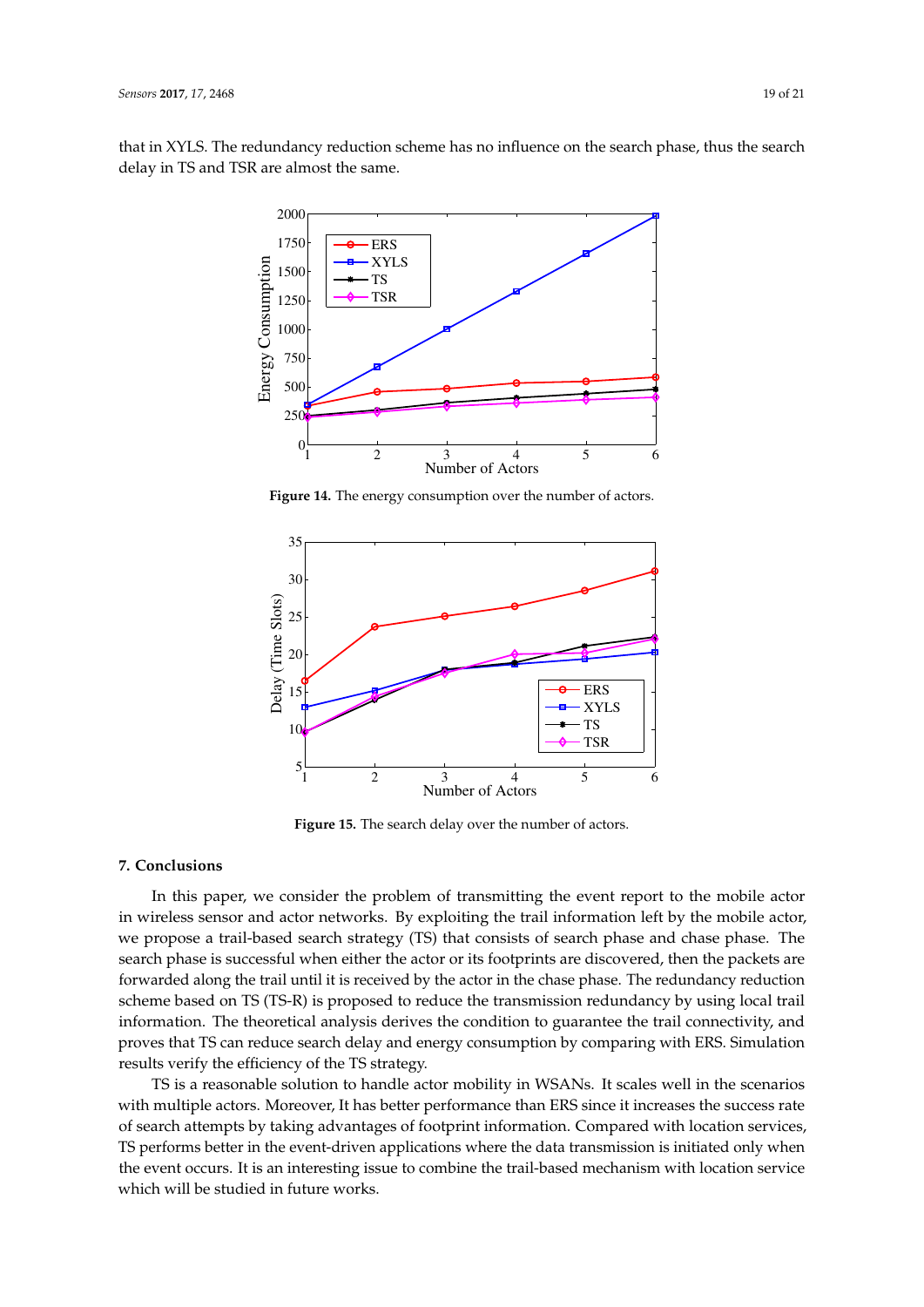**Acknowledgments:** This work is partially supported by NSF of China (61673116, 61304260, 61622307, 61703105, 61703106), NSF of Fujian Province of China (2017J01500, 2014J05072), NSF of Zhejiang Province of China (LY18F030013).

**Author Contributions:** Zhezhuang Xu and Guanglun Liu designed the protocol and wrote the paper, Haotian Yan executed the experiments and analyzed the data, Bin Cheng designed the protocol and provided theoretical analysis, Feilong Lin contributed analysis tools and wrote the paper.

**Conflicts of Interest:** The authors declare no conflict of interest.

# **References**

- <span id="page-19-0"></span>1. Akyildiz, I.F.; Kasimoglu, I.H. Wireless sensor and actor networks: Research challenges. *Ad Hoc Netw.* **2004**, *2*, 351–367.
- 2. He, S.; Li, X.; Chen, J.; Cheng, P.; Sun, Y.; Simplot-Ryl, D. EMD: Energy-efficient P2P message dissemination in delay-tolerant wireless sensor and actor networks. *IEEE J. Sel. Areas Commun.* **2013**, *31*, 75–84.
- <span id="page-19-1"></span>3. Xu, Z.; Chen, L.; Chen, C.; Guan, X. Joint Clustering and Routing Design for Reliable and Efficient Data Collection in Large-Scale Wireless Sensor Networks. *IEEE Internet Things J.* **2016**, *3*, 520–532.
- <span id="page-19-2"></span>4. Tunca, C.; Isik, S.; Donmez, M.Y.; Ersoy, C. Distributed Mobile Sink Routing for Wireless Sensor Networks: A Survey. *IEEE Commun. Surv. Tutor.* **2014**, *16*, 877–897.
- <span id="page-19-3"></span>5. Chang, N.B.; Liu, M. Controlled flooding search in a large network. *IEEE/ACM Trans. Netw.* **2007**, *15*, 436–449.
- <span id="page-19-16"></span>6. Rachuri, K.K.; Murthy, C.S.R. Energy Efficient and Scalable Search in Dense Wireless Sensor Networks. *IEEE Trans. Comput.* **2009**, *58*, 812–826.
- <span id="page-19-4"></span>7. Yan, H.; Xu, Z.; He, J.; Chen, L.; Jiang, H. Striped-Flooding : Improve Scalability and Energy Efficiency of Flooding Algorithm in Wireless Sensor and Actor Networks. In Proceedings of the IEEE 84th Vehicular Technology Conference (VTC 2016-Fall), Montreal, QC, Canada, 18–21 September 2016.
- <span id="page-19-5"></span>8. Liu, D.; Stojmenovic, I.; Jia, X. A Scalable Quorum Based Location Service in Ad Hoc and Sensor Networks. In Proceedings of the IEEE International Conference on Mobile Adhoc and Sensor Systems, Vancouver, BC, Canada, 9–12 October 2006; pp. 489–492.
- <span id="page-19-6"></span>9. Wang, G.; Wang, T.; Jia, W.; Guo, M. Local Update-Based Routing Protocol in Wireless Sensor Networks with Mobile Sinks. In Proceedings of the IEEE International Conference on Communications, Glasgow, UK, 24–28 June 2007; pp. 3094–3099.
- <span id="page-19-7"></span>10. Wang, G.; Wang, T.; Jia, W.; Guo, M.; Li, J. Adaptive location updates for mobile sinks in wireless sensor networks. *J. Supercomput.* **2009**, *47*, 127–145.
- <span id="page-19-8"></span>11. Xu, Z.; Chen, C.; Cheng, B.; Guan, X. Sharing Mobility Strategy Improves Location Service in Wireless Sensor and Actor Networks. *IEEE Commun. Lett.* **2012**, *16*, 858–861.
- <span id="page-19-9"></span>12. Lee, J.; Jang, J.Y.; Lee, E.; Kim, S.H. Efficient Sink Location Service for prolonging the network lifetime in wireless sensor networks. In Proceedings of the IEEE Consumer Communications and Networking Conference, Las Vegas, NV, USA, 9–12 January 2016; pp. 290–291.
- <span id="page-19-10"></span>13. Li, J.; Jannotti, J.; De Couto, D.S.; Karger, D.R.; Morris, R. A scalable location service for geographic ad hoc routing. In Proceedings of the 6th annual international conference on Mobile computing and networking, Boston, MA, USA, 6–11 August 2000; pp. 120–130.
- <span id="page-19-11"></span>14. Das, S.M.; Pucha, H.; Hu, Y.C. On the scalability of rendezvous-based location services for geographic wireless ad hoc routing. *Comput. Netw.* **2007**, *51*, 3693–3714.
- <span id="page-19-12"></span>15. Khadim, R.; Erritali, M.; Maaden, A. Hierarchical Location-Based Services for Wireless Sensor Networks. In Proceedings of the International Conference on Computer Graphics, Imaging and Visualization, Beni Mellal, Morocco, 29 March–1 April 2016; pp. 457–463.
- <span id="page-19-13"></span>16. Hamida, E.B.; Chelius, G. A Line-Based Data Dissemination Protocol for Wireless Sensor Networks with Mobile Sink. In Proceedings of the IEEE International Conference on Communications, Beijing, China, 19–23 May 2008; pp. 2201–2205.
- <span id="page-19-14"></span>17. Zeng, Y.; Xiang, K.; Li, D.; Vasilakos, A.V. Directional routing and scheduling for green vehicular delay tolerant networks. *Wirel. Netw.* **2013**, *19*, 161–173.
- <span id="page-19-15"></span>18. Zou, H.; Jiang, H.; Luo, Y.; Zhu, J.; Lu, X.; Xie, L. BlueDetect: An iBeacon-Enabled Scheme for Accurate and Energy-Efficient Indoor-Outdoor Detection and Seamless Location-Based Service. *Sensors* **2016**, *16*, 268.